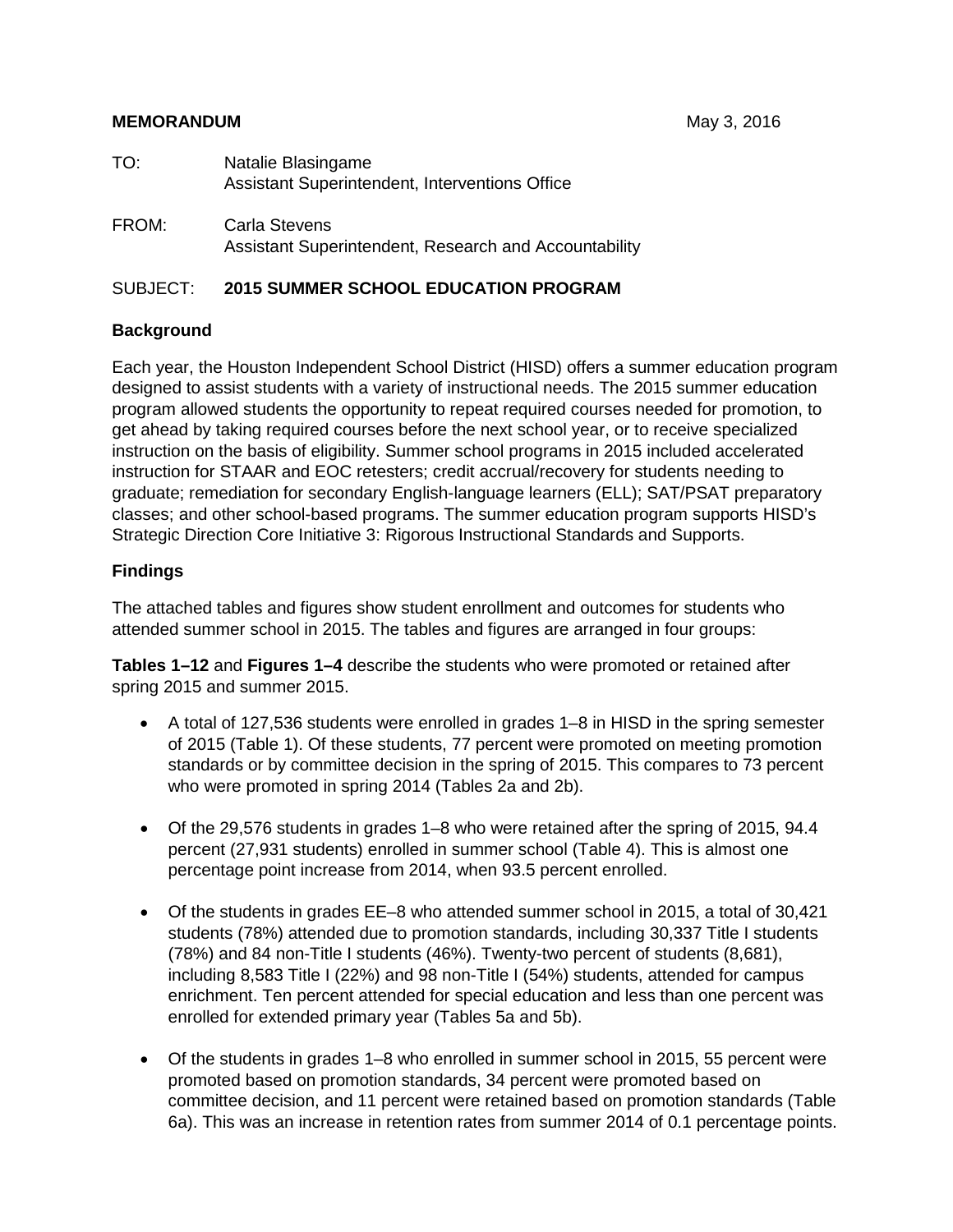- Of the 127,536 students enrolled in grades 1–8 in the spring of 2015, 77 percent were promoted based on promotion standards, 19 percent were promoted by committee decision, and four percent were retained by promotion standards either at the end of the spring semester or after summer school. In 2014, 78 percent were promoted based on promotion standards, 18 percent by committee decision, and five percent were retained based on promotion standards (Tables 7a, 7b, and Figure 3).
- Overall in 2015, 77 percent of students in grades 1–8 were promoted in the spring, and 96 percent were promoted by the end of the summer. These rates are higher than those from 2014, when 73 percent of students were promoted in the spring and 95 percent were promoted by the end of the summer (Figure 2).
- Based on valid recorded grade levels in 2014–2015 and 2015–2016, 97 percent of students in grades 1–8 during 2014–2015 returned and were promoted for the 2015– 2016 school year. The promotion rates were lower for high school students with 91 percent of students in grades 9–12 promoted or graduating (Tables 9a and 9b).
- Of the students enrolled in grades 1–8 during the spring semester of 2015, 14,452 students (11%) were at least two years overage. Of these, 32 percent were LEP students and 24 percent were in special education (Table 10a).
- Of the students enrolled in grades 1–8 during the spring semester of 2015, 853 students (0.7%) were retained in 2015 and at least one year overage. Of these, 33 percent were LEP students and 21 percent were in special education (Table 11a).
- Summer school attendance was more consistent for students in grades EE–8 in 2015 than in 2014. The attendance rate was highest for students attending for extended primary year (99 percent), followed by promotion standards (94%), special education (93%), and campus enrichment (91%) (Table 12).

**Table 13** describes elementary and middle school outcomes as assessed by the posttests associated with the curriculum resources.

- Of the 37,072 students in grades K–8 who attended summer school in 2015, 15,037 (41%) completed a mathematics posttest, and 12,638 (34%) completed a reading posttest. The average mathematics score was 43 percent. The average reading score was 54 percent.
- With a passing score of 70 percent, 15 percent of students passed the mathematics test, with kindergarten having the highest passing rate (54%) and second grade having the lowest (4%).
- With a passing score of 70 percent, 26 percent of students passed the reading test, with kindergarten having the highest passing rate (83%) and second grade having the lowest (9%).

**Tables 14–15** describe the performance of retesters on the summer administrations of the STAAR grades 5 and 8 and STAAR End-of-Course exams.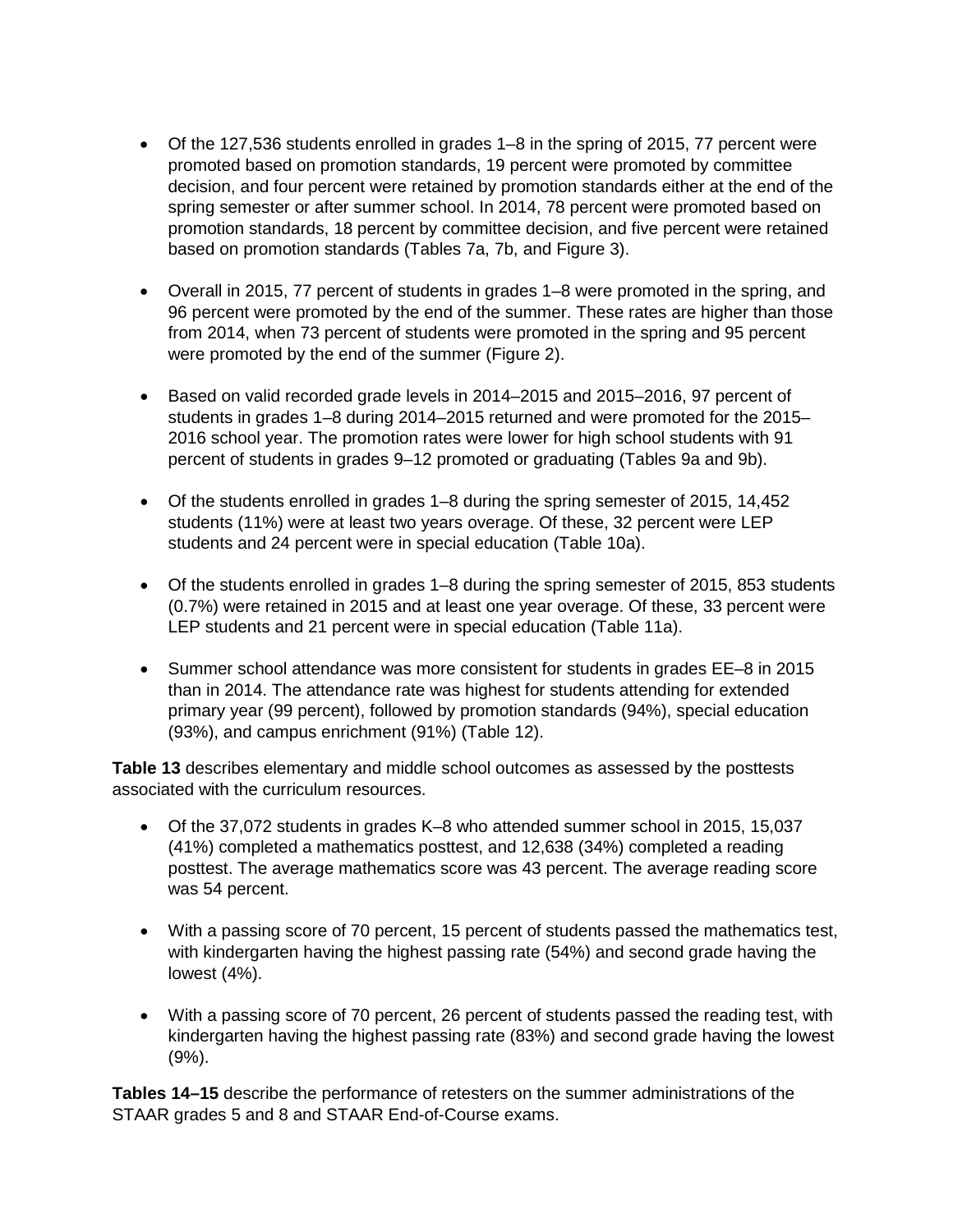- In 2015, 2,439 fifth-grade students and 1,808 eighth-grade students received the third administration of the STAAR reading test. Of those students, the passing rate was 19 percent for fifth-graders and 17 percent for eighth-graders. This represents a four percentage point decrease for fifth-graders and no change for eighth-graders from the third administration in 2014 (Table 14).
- On the July 2015 administration of the STAAR End-of-Course exams, the greatest number of students were administered the English I exam (*N* = 4,140), followed by English II (*N* = 3,082), Algebra I (*N* = 2,388), Biology (*N* = 1,326), and U.S. History (*N* = 801) (Table 15).
- The passing rates remained constant, at 27 percent, on the Algebra I exam from 2014 to 2015. Passing rates decreased by two percentage points on the Biology exam, from 36 to 34 percent, 11 percentage points on the English I exam, from 32 to 21 percent, and two percentage points on the English II exam, from 27 to 25 percent. In contrast, the passing rate on the U.S. History exam increased 19 percentage points, from 23 to 42 percent.

**Tables 16–17** describe the courses enrolled in and completed by high school students.

- A total of 13,619 high school students enrolled in regular summer school in 2015. The greatest percentage of courses were "other" (non-core) courses (22%), followed by non-EOC mathematics (19%), non-EOC social studies (12%), Algebra I (9%), non-EOC science (9%), and Biology (8%) courses (Table 16a).
- In 2015, summer school completion rates (passing score of 70 or above) were the highest for "other" (non-core) courses (92%), followed by U.S. History (91%), non-EOC English and language arts (91%), non-EOC mathematics (90%), non-EOC social studies (88%), and non-EOC science (85%) courses (Table 16a).
- HISD data for online courses indicates that 1,173 online courses were completed during summer school in 2015 with at least one half credit earned, a decrease of 719 (38%) from 1,892 online courses completed in 2014.

Further distribution of this report is at your discretion. Should you have any further questions, please contact me at 713-556-6700.

CarlaSterine CUS

cc: Andrew Houlihan Mark Smith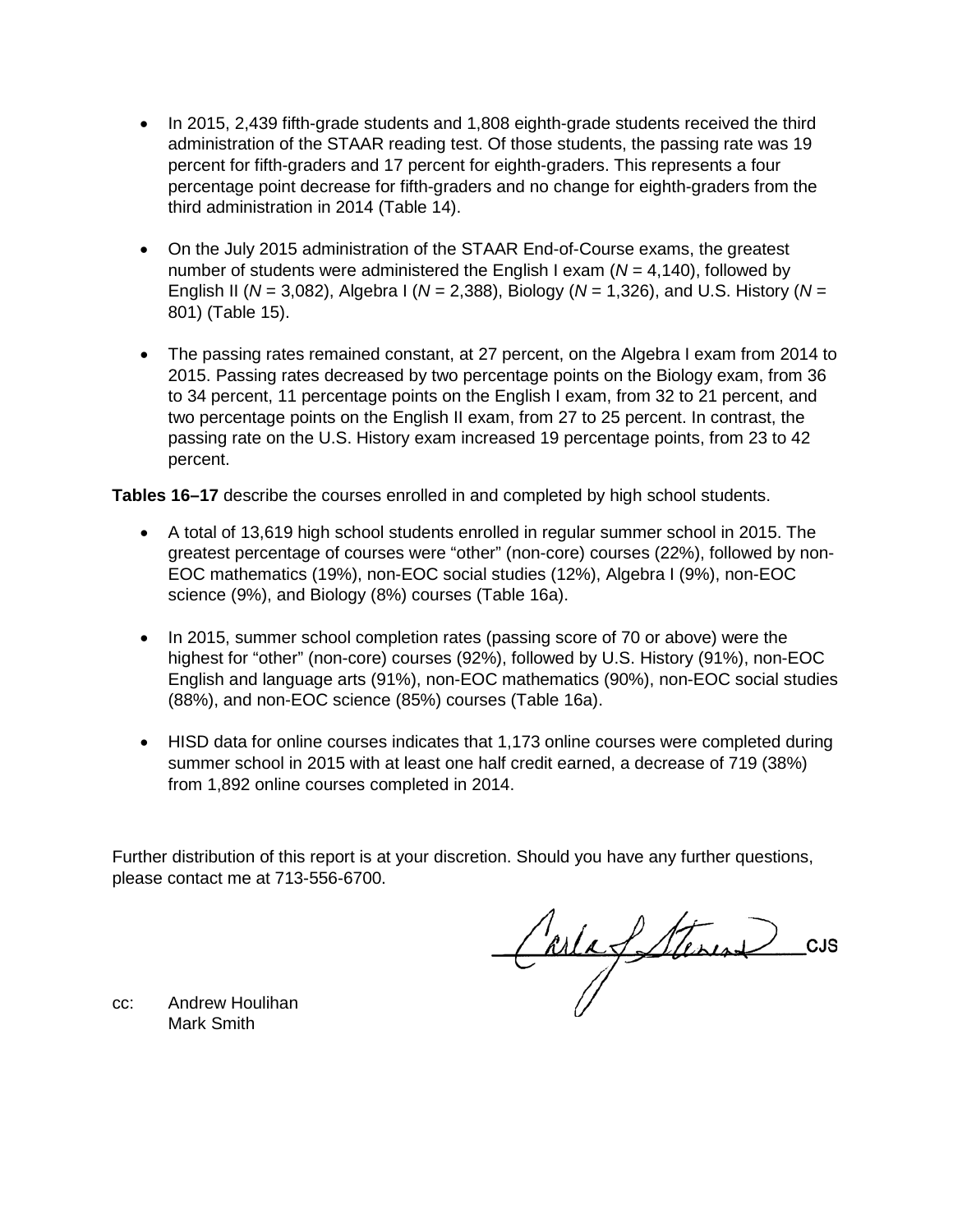# **Houston Independent School District**

# **RESEARCH** Educational Program Report

2015 Summer school Education program

HISD Research and Accountability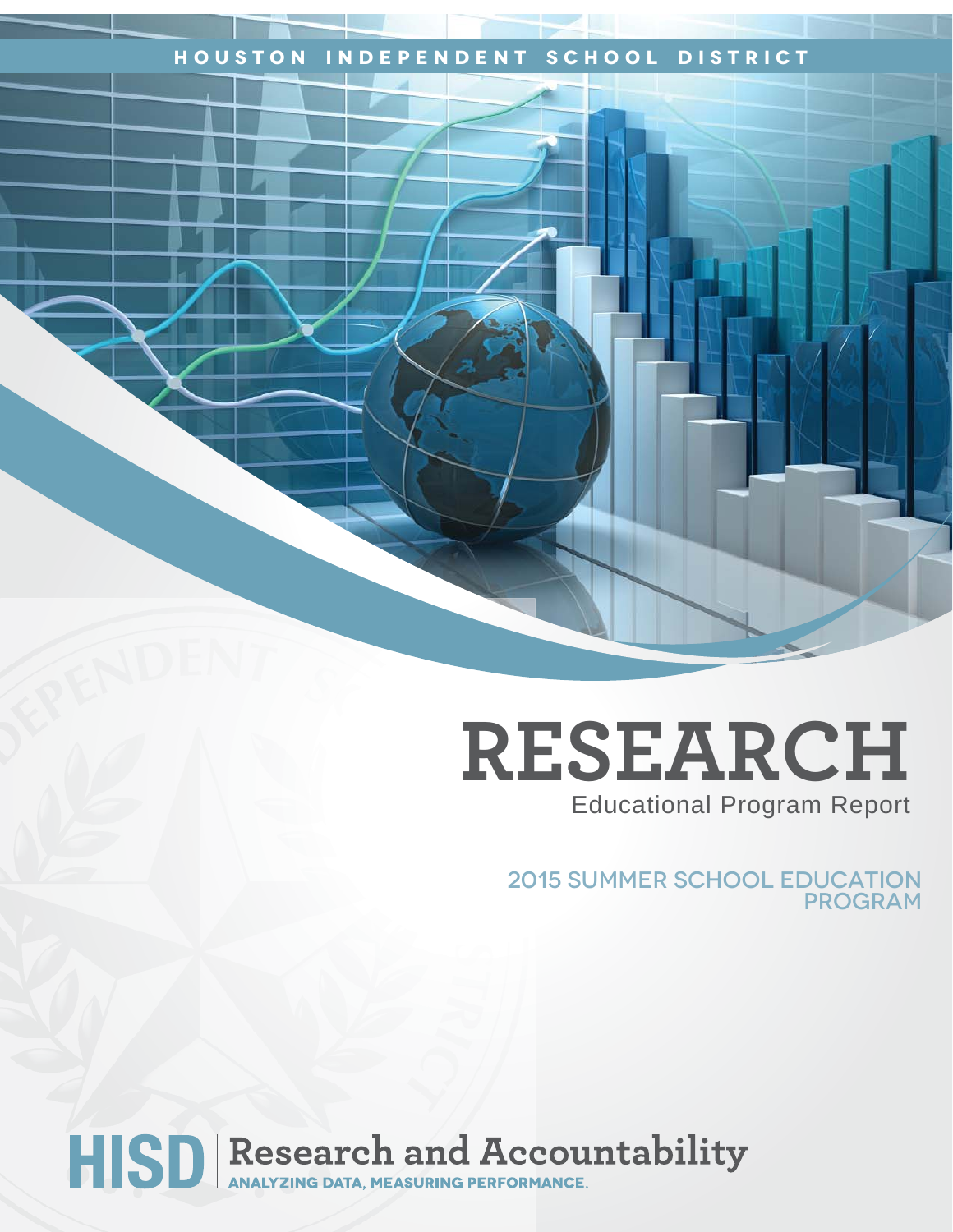

# **2016 Board of Education**

**Manuel Rodriguez, Jr.**  President

**Wanda Adams**  First Vice President

**Diana Dávila** Second Vice President

**Jolanda Jones Secretary** 

**Rhonda Skillern-Jones**  Assistant Secretary

**Anna Eastman Michael L. Lunceford Greg Meyers Harvin C. Moore**

**Kenneth Huewitt** Interim Superintendent of Schools

**Carla Stevens** Assistant Superintendent Department of Research and Accountability

**Kevin Mulqueeny, Ph.D.** Research Specialist

**Elizabeth Heckelman, Ph.D.** Research Manager

**Houston Independent School District** Hattie Mae White Educational Support Center 4400 West 18th StreetHouston, Texas 77092-8501

#### **www.HoustonISD.org**

It is the policy of the Houston Independent School District not to discriminate on the basis of age, color, handicap or disability, ancestry, national origin, marital status, race, religion, sex, veteran status, political affiliation, sexual orientation, gender identity and/or gender expression in its educational or employment programs and activities.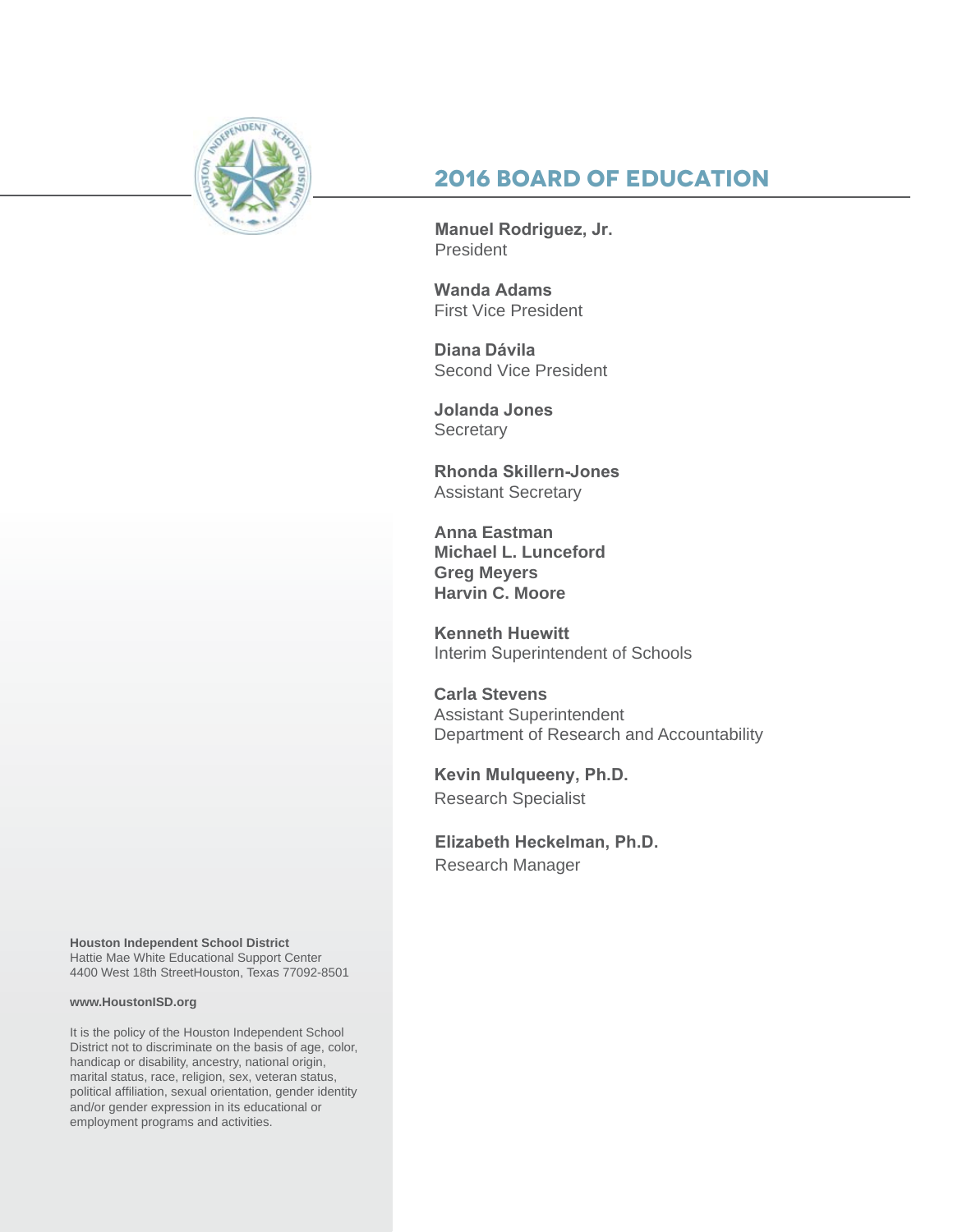# **List of 2015 Tables and Figures**

| <b>Table Number</b> | <b>Table Title</b>                                                                           | Page            |
|---------------------|----------------------------------------------------------------------------------------------|-----------------|
| Table 1             | HISD Enrollment, Spring 2015                                                                 | 1               |
| Table 2a            | Promotion and Retention Outcomes by Grade, Spring 2015                                       | $\overline{2}$  |
| Table 2b            | Promotion and Retention Outcomes by Grade, Spring 2014                                       | 2               |
| Table 3a            | Retained Students Enrolled in Spring 2015 and Not Meeting Promotion Standards Criteria       | 3               |
| Table 3b            | Retained Students Enrolled in Spring 2014 and Not Meeting Promotion Standards Criteria       | 3               |
| Table 4             | Number of Students Retained in Spring and Enrolled in Summer School, 2014 and 2015           | 4               |
| Figure 1            | Promotion Status of Students in Grades 1-8 Referred to Summer School 2013-2014               | 4               |
|                     | (N=34,327) and 2014-2015 (N=29,576)                                                          |                 |
| Table 5a            | Title I Summer School Enrollment: all Students Attending for Promotion Standards and         | 5               |
|                     | Campus Enrichment, 2015                                                                      |                 |
| Table 5b            | Non-Title I Summer School Enrollment: All Students Attending for Promotion Standards and     | 5               |
|                     | Campus Enrichment, 2015                                                                      |                 |
| Table 6a            | Promotion and Retention Outcomes by Grade for Students Retained in Spring 2015,              | 6               |
|                     | Summer 2015                                                                                  |                 |
| Table 6b            | Promotion and Retention Outcomes by Grade for Students Retained in Spring 2014,              | 6               |
|                     | Summer 2014                                                                                  |                 |
| Table 7a            | Promotion and Retention Outcomes by Grade Including STAAR Results, Cumulative 2015           | 7               |
| Table 7b            | Promotion and Retention Outcomes by Grade Including STAAR Results, Cumulative 2014           | 7               |
| Figure 2            | Promotion Status of Students in Grades 1–8 Based on Promotion Standards and Committee        | 8               |
|                     | Decisions, 2013-2014 (N=125,678) and 2014-2015 (N=127,536)                                   |                 |
| Figure 3            | Promotion Status of Students in Grades 1-8 by Promotion Standards and Committee Decisions 9  |                 |
|                     | 2013-2014 (N=125,678) and 2014-2015 (N=127,536)                                              |                 |
| Table 8             | <b>Cumulative Promotion Status Based on Committee Decisions</b>                              | 9               |
| Table 9a            | Promotion Status of Students in Grades 1-8 Based on Actual Grade Levels                      | 10              |
| Table 9b            | Promotion Status of Students in Grades 9-12 Based on Actual Grade Levels                     | 10              |
| Figure 4            | Status of Students in Grades 1-8 Based on Actual Grade Levels, 2013-2014                     | 11              |
|                     | $(N=125,678)$ and 2014–2015 (N=127,536)                                                      |                 |
| Table 10a           | All 2015 Students in Grades 1-8 Who Were Two or More Years Overage                           | 12 <sup>°</sup> |
| Table 10b           | All 2014 Students in Grades 1-8 Who Were Two or More Years Overage                           | 12 <sup>2</sup> |
| Table 11a           | All 2015 Students in Grades 1–8 Who Were Retained in 2015 and Overage                        | 13              |
| Table 12            | HISD Summer School Attendance, 2014 and 2015                                                 | 14              |
| Table 13            | Summer School Post-Test Results, 2015                                                        | 15              |
| Table 14            | Passing Rates for STAAR, Grades 5 and 8, Reading and Mathematics, Third Administration       | 15              |
|                     | 2014 and 2015                                                                                |                 |
| Table 15            | STAAR EOC July Retest Results, 2014 and 2015                                                 | 16              |
| Table 16a           | High School Summer School: Enrollment and Passing Percentage by Subject Area,                | 17              |
|                     | Summer 2015                                                                                  |                 |
| Table 16b           | High School Summer School: Enrollment and Passing Percentage by Subject Area,<br>Summer 2014 | 17              |
| Table 17            | High School Summer School: Online Instruction Courses Completed by Grade, 2014 and 2015      | 18              |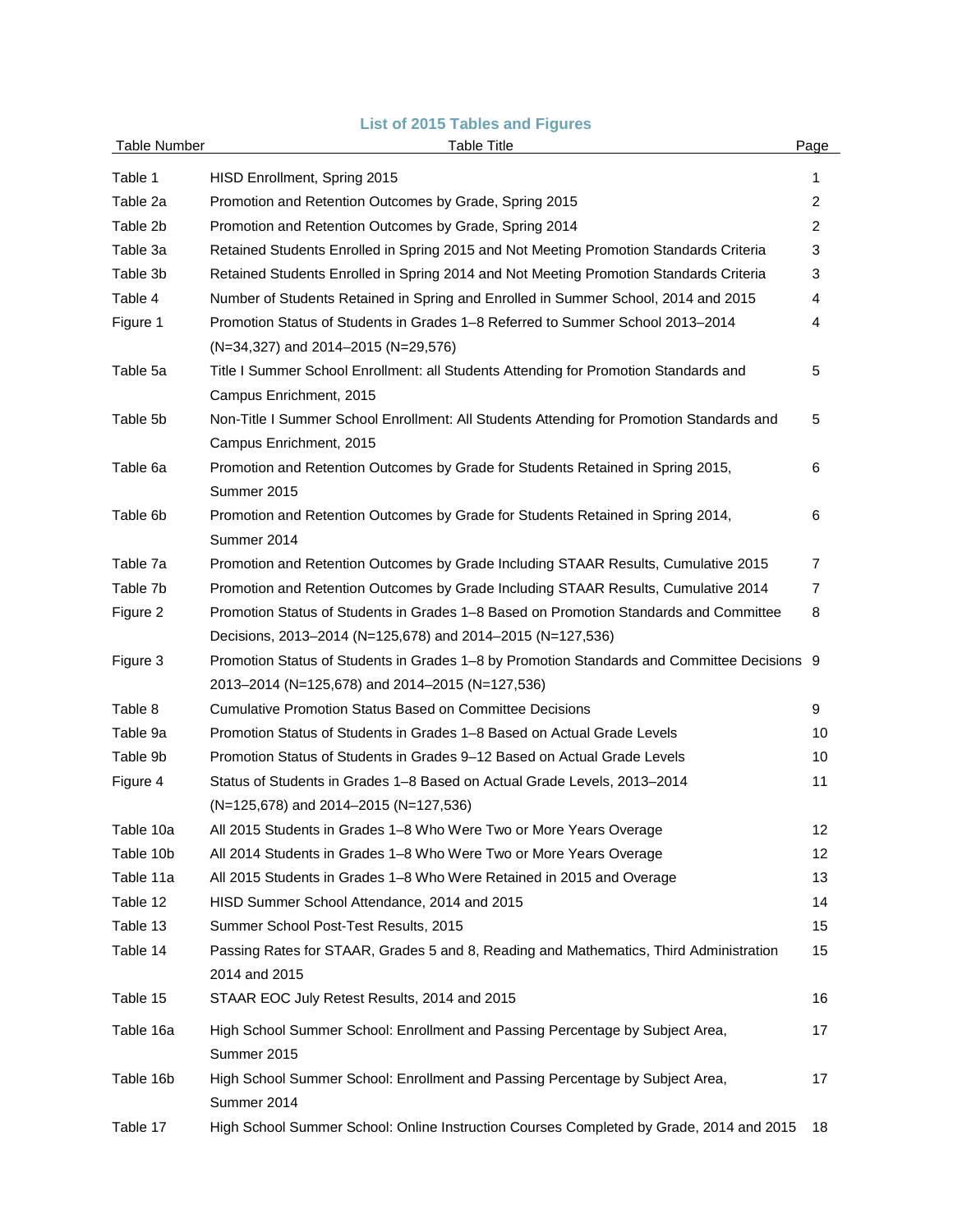|                | Table 1. HISD Enrollment, Spring 2015 |      |                         |               |        |      |                        |               |                 |               |                    |      |         |                       |         |
|----------------|---------------------------------------|------|-------------------------|---------------|--------|------|------------------------|---------------|-----------------|---------------|--------------------|------|---------|-----------------------|---------|
| 2014-2015      | <b>Asian/Pacific Islander</b>         |      | <b>African American</b> |               | White  |      | <b>American Indian</b> |               | <b>Hispanic</b> |               | <b>Two or More</b> |      |         | <b>Not Identified</b> | Total   |
| Grade          | N                                     | $\%$ | N.                      | $\frac{0}{0}$ | N      | $\%$ | N                      | $\frac{0}{0}$ | $\mathbf N$     | $\frac{0}{0}$ | N                  | $\%$ | N.      | $\%$                  | N.      |
| EE             | 36                                    | 4.5  | 169                     | 21.2          | 122    | 15.3 | $\overline{2}$         | 0.3           | 461             | 57.7          | 9                  | 1.1  | ---     | $- - -$               | 799     |
| <b>PK</b>      | 329                                   | 2.3  | 3,631                   | 24.9          | 471    | 3.2  | 13                     | 0.1           | 10,026          | 68.9          | 87                 | 0.6  | ---     | $---$                 | 14,557  |
| K              | 738                                   | 4.1  | 4,196                   | 23.1          | 1,511  | 8.3  | 20                     | 0.1           | 11,448          | 63.1          | 223                | 1.2  | $- - -$ | $---$                 | 18,136  |
| $\mathbf 1$    | 792                                   | 4.2  | 4,452                   | 23.5          | 1,445  | 7.6  | 23                     | 0.1           | 11,990          | 63.4          | 219                | 1.2  | ---     | $---$                 | 18,921  |
| $\overline{2}$ | 702                                   | 3.8  | 4,545                   | 24.4          | 1,375  | 7.4  | 34                     | 0.2           | 11,752          | 63.1          | 202                | 1.1  | 1       | $-.01$                | 18,611  |
| 3              | 624                                   | 3.6  | 4,313                   | 24.6          | 1,238  | 7.1  | 31                     | 0.2           | 11,125          | 63.6          | 174                | 1.0  | $---$   | ---                   | 17,505  |
| $\overline{4}$ | 568                                   | 3.3  | 4,317                   | 25.4          | 1,215  | 7.1  | 28                     | 0.2           | 10,694          | 62.9          | 181                | 1.1  | $---$   | $---$                 | 17,003  |
| 5              | 562                                   | 3.5  | 3,936                   | 24.7          | 1,164  | 7.3  | 23                     | 0.1           | 10,092          | 63.4          | 131                | 0.8  | $---$   | $---$                 | 15,908  |
| 6              | 474                                   | 3.6  | 3,454                   | 26.0          | 991    | 7.4  | 28                     | 0.2           | 8,250           | 62.0          | 106                | 0.8  | ---     | $---$                 | 13,303  |
| $\overline{7}$ | 480                                   | 3.7  | 3,337                   | 25.6          | 934    | 7.2  | 26                     | 0.2           | 8,177           | 62.7          | 96                 | 0.7  | $---$   | ---                   | 13,050  |
| 8              | 482                                   | 3.6  | 3,422                   | 25.9          | 929    | 7.0  | 22                     | 0.2           | 8,286           | 62.6          | 94                 | 0.7  | ---     | ---                   | 13,235  |
| $\overline{9}$ | 521                                   | 3.4  | 3,929                   | 25.9          | 1,332  | 8.8  | 29                     | 0.2           | 9,227           | 60.9          | 117                | 0.8  |         | $-.01$                | 15,156  |
| 10             | 483                                   | 3.9  | 3,119                   | 25.4          | 1,302  | 10.6 | 29                     | 0.2           | 7,236           | 59.0          | 86                 | 0.7  |         | $-.01$                | 12,256  |
| 11             | 454                                   | 4.3  | 2,738                   | 25.7          | 1,165  | 10.9 | 28                     | 0.3           | 6,193           | 58.0          | 91                 | 0.9  |         | $-.01$                | 10,670  |
| 12             | 497                                   | 4.5  | 2,769                   | 25.3          | 1,042  | 9.5  | 26                     | 0.2           | 6,508           | 59.6          | 81                 | 0.7  |         | $-.01$                | 10,924  |
| <b>Total</b>   | 7,742                                 | 3.7  | 52,327                  | 24.9          | 16,236 | 7.7  | 362                    | 0.2           | 131,465         | 62.6          | 1,897              | 0.9  | 5       | $-.01$                | 210,034 |

Source: Chancery PSE File: November 5, 2015 and Cognos Chancery File: February 29, 2016

- A total of 210,034 students were active and enrolled in HISD in the spring of 2015. First grade had the largest number of students enrolled (N=18,921), and Early Education had the fewest (N=799).
- The spring 2015 enrollment in grades 1–8 was 127,536 students.
- Hispanic students represented the largest ethnic group at 62.6 percent.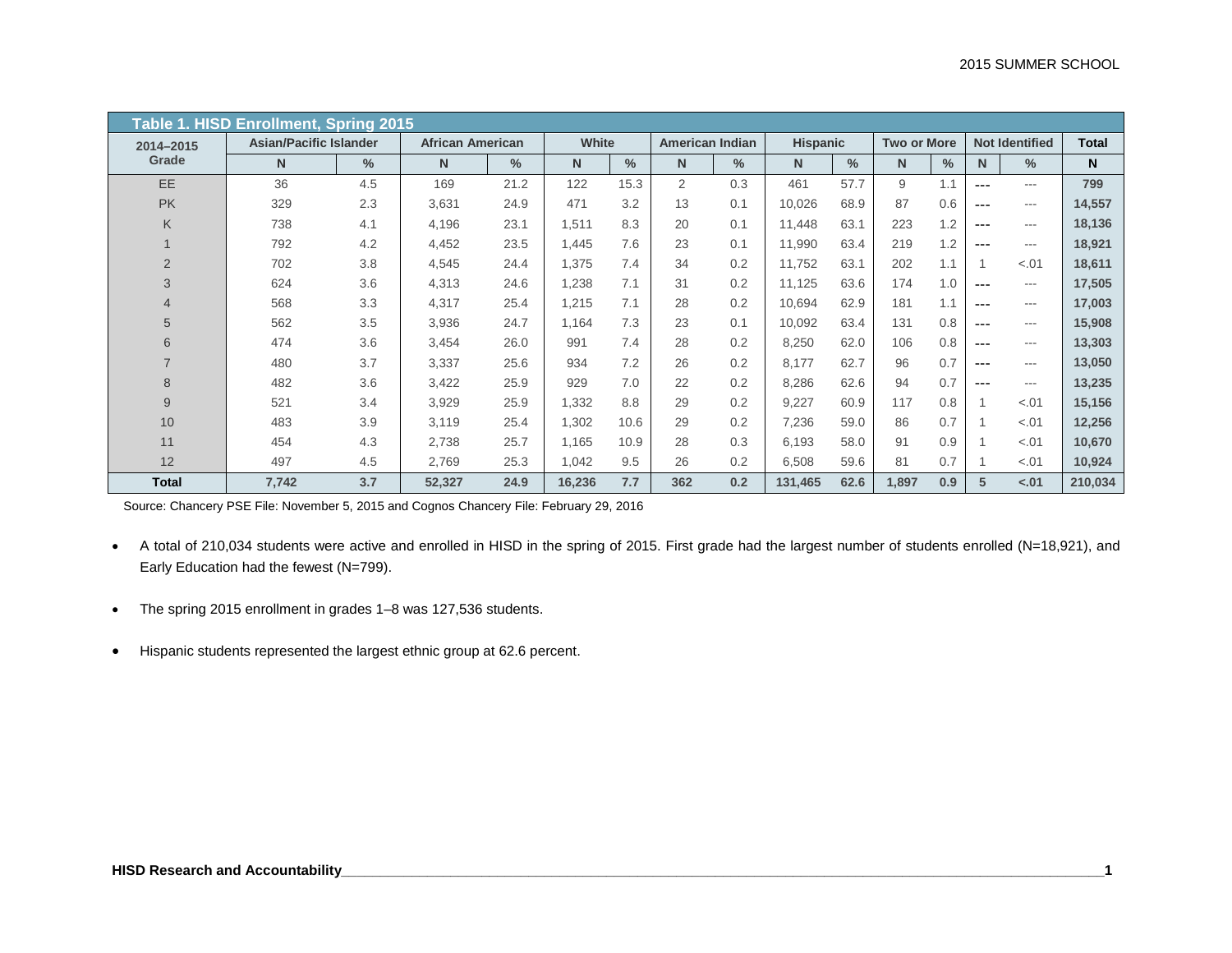|                    |         |                             | Table 2a. Promotion and Retention Outcomes by Grade, Spring 2015 |      |                |                            |      |                |                    |      |            |                           |     |            |             |
|--------------------|---------|-----------------------------|------------------------------------------------------------------|------|----------------|----------------------------|------|----------------|--------------------|------|------------|---------------------------|-----|------------|-------------|
|                    |         | <b>Total Unduplicated N</b> |                                                                  |      |                | <b>Promotion Standards</b> |      |                |                    |      |            | <b>Committee Decision</b> |     |            |             |
| 2014-2015<br>Grade |         |                             |                                                                  |      | % Promoted     |                            |      | % Retained     |                    |      | % Promoted |                           |     | % Retained |             |
|                    | All     | <b>Title I</b>              | <b>Non-Title I</b>                                               | All  | <b>Title I</b> | Non-Title I                | All  | <b>Title I</b> | <b>Non-Title I</b> | All  | Title I    | <b>Non-Title I</b>        | All | Title I    | Non-Title I |
|                    | 18.921  | 18.174                      | 747                                                              | 81.2 | 80.7           | 95.3                       | 13.8 | 14.2           | 2.9                | 4.8  | 5.0        | 1.7                       | 0.2 | 0.2        | $- - -$     |
| $\mathcal{P}$      | 18.611  | 17.989                      | 622                                                              | 83.7 | 82.7           | 95.8                       | 11.9 | 12.2           | 2.9                | 4.8  | 4.9        | 1.3                       | 0.2 | 0.2        | $---$       |
| 3                  | 17.505  | 16,913                      | 592                                                              | 62.7 | 61.8           | 90.4                       | 30.0 | 30.9           | 5.1                | 7.0  | 7.1        | 4.6                       | 0.3 | 0.3        | $- - -$     |
| 4                  | 17.003  | 16,465                      | 538                                                              | 57.6 | 56.6           | 90.5                       | 33.8 | 34.8           | 4.3                | 8.5  | 8.6        | 5.2                       | 0.1 | 0.1        | $---$       |
| 5                  | 15,908  | 15,818                      | 90                                                               | 70.6 | 70.5           | 90.0                       | 18.2 | 18.2           | 7.8                | 11.0 | 11.0       | $\star$                   | 0.2 | 0.2        | $- - -$     |
| 6                  | 13.303  | 13.303                      | ---                                                              | 51.6 | 51.6           | ---                        | 29.7 | 29.7           | $---$              | 17.9 | 17.9       | ---                       | 0.8 | 0.8        | $---$       |
| $\overline{ }$     | 13.050  | 13.047                      | $\star$                                                          | 49.7 | 49.7           | $\star$                    | 29.5 | 29.5           | $\star$            | 20.0 | 20.0       | ---                       | 0.8 | 0.8        | $- - -$     |
| 8                  | 13.235  | 13.234                      | $\star$                                                          | 54.8 | 54.8           | $\ast$                     | 19.6 | 19.6           | $\cdots$           | 25.  | 25.1       | ---                       | 0.5 | 0.5        | $---$       |
| Total              | 127,536 | 124.943                     | 2,593                                                            | 65.4 | 64.9           | 93.1                       | 22.8 | 23.2           | 3.9                | 11.4 | 11.6       | 3.1                       | 0.3 | 0.4        | $---$       |

Sources: Cognos Chancery File and Chancery PSE File: November 5, 2015

\*Fewer than 5 students identified

|                    |         |                             | Table 2b. Promotion and Retention Outcomes by Grade, Spring 2014 |      |                |                            |      |                |             |      |                |                           |            |         |             |
|--------------------|---------|-----------------------------|------------------------------------------------------------------|------|----------------|----------------------------|------|----------------|-------------|------|----------------|---------------------------|------------|---------|-------------|
|                    |         | <b>Total Unduplicated N</b> |                                                                  |      |                | <b>Promotion Standards</b> |      |                |             |      |                | <b>Committee Decision</b> |            |         |             |
| 2013-2014<br>Grade |         |                             |                                                                  |      | % Promoted     |                            |      | % Retained     |             |      | % Promoted     |                           | % Retained |         |             |
|                    | All     | <b>Title I</b>              | <b>Non-Title I</b>                                               | All  | <b>Title I</b> | <b>Non-Title I</b>         | All  | <b>Title I</b> | Non-Title I | All  | <b>Title I</b> | <b>Non-Title I</b>        | All        | Title I | Non-Title I |
|                    | 19.067  | 18,366                      | 701                                                              | 82.5 | 82.2           | 90.0                       | 13.4 | 13.7           | 6.4         | 4.0  | 4.0            | 3.4                       | 0.2        | 0.2     |             |
| 2                  | 17.551  | 16,896                      | 655                                                              | 82.3 | 82.0           | 91.0                       | 12.7 | 13.0           | 4.3         | 4.9  | 4.9            | 4.7                       | 0.1        | 0.1     | $---$       |
| 3                  | 17.486  | 16,879                      | 610                                                              | 54.8 | 53.9           | 80.7                       | 38.8 | 39.7           | 13.9        | 6.1  | 6.1            | 5.4                       | 0.3        | 0.3     | ---         |
| $\overline{4}$     | 16.481  | 15,911                      | 570                                                              | 52.7 | 51.6           | 84.7                       | 39.8 | 40.9           | 8.9         | 7.2  | 7.2            | 6.3                       | 0.3        | 0.3     | $---$       |
| 5                  | 15,618  | 15,134                      | 484                                                              | 72.7 | 72.2           | 88.6                       | 21.4 | 21.8           | 7.9         | 5.7  | 5.8            | 3.5                       | 0.2        | 0.2     | $- - -$     |
| 6                  | 13.253  | 13.136                      | 117                                                              | 49.5 | 49.7           | 25.6                       | 34.8 | 34.8           | 39.3        | 15.5 | 15.4           | 34.2                      | 0.1        | 0.1     | $\star$     |
|                    | 13.346  | 13.255                      | 91                                                               | 44.6 | 44.8           | 14.3                       | 38.5 | 38.4           | 53.8        | 16.8 | 16.7           | 31.9                      | 0.1        | 0.1     | $---$       |
| 8                  | 12.876  | 12.794                      | 82                                                               | 57.2 | 57.5           | 17.1                       | 22.3 | 22.2           | 37.8        | 20.3 | 20.2           | 43.9                      | 0.1        | 0.1     | $\ast$      |
| <b>Total</b>       | 125.678 | 122.368                     | 3,310                                                            | 63.4 | 62.9           | 81.2                       | 27.1 | 27.6           | 11.3        | 9.3  | 9.3            | 7.4                       | 0.2        | 0.2     | $\star$     |

Source: Chancery PSE File: November 17, 2014

\*Fewer than 5 students identified

- At the end of spring 2015, 11.4 percent of HISD students were promoted based on committee decisions and 65.4 percent were promoted based on promotion standards. Both were increases of two percentage points compared to 2014.
- As in 2014, in 2015 the percentage of Non-Title I students promoted by promotion standards was higher than that of Title I students.

# **HISD Research and Accountability\_\_\_\_\_\_\_\_\_\_\_\_\_\_\_\_\_\_\_\_\_\_\_\_\_\_\_\_\_\_\_\_\_\_\_\_\_\_\_\_\_\_\_\_\_\_\_\_\_\_\_\_\_\_\_\_\_\_\_\_\_\_\_\_\_\_\_\_\_\_\_\_\_\_\_\_\_\_\_\_\_\_\_\_\_\_\_\_\_\_\_\_\_\_\_\_\_\_2**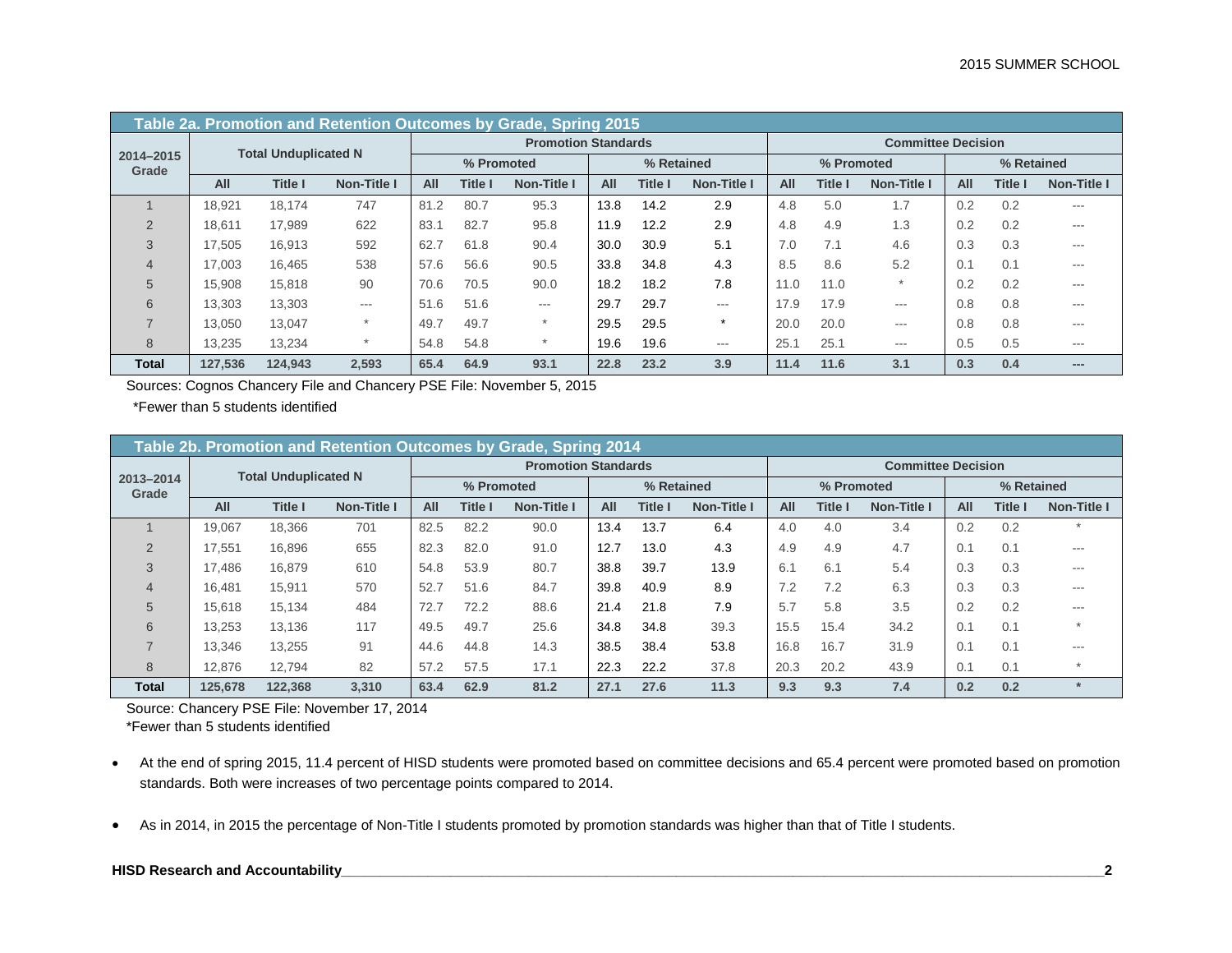| Table 3a. Retained Students Enrolled in Spring 2015 and Not Meeting Promotion Standards Criteria |              |                                                 |               |                      |               |                              |               |              |               |
|--------------------------------------------------------------------------------------------------|--------------|-------------------------------------------------|---------------|----------------------|---------------|------------------------------|---------------|--------------|---------------|
| 2014-2015 Grade                                                                                  | <b>Total</b> | <b>High-Frequency</b><br><b>Word Evaluation</b> |               | <b>Course Grades</b> |               | <b>Course Grades</b><br>Only |               | <b>STAAR</b> |               |
|                                                                                                  |              | N                                               | $\frac{0}{0}$ | N                    | $\frac{0}{2}$ | N                            | $\frac{0}{0}$ | N            | $\frac{0}{2}$ |
|                                                                                                  | 2,635        | 1.374                                           | 52.1          | 2.179                | 82.7          | 1.109                        | 42.1          | ---          |               |
| $\mathfrak{D}$                                                                                   | 2,255        | 678                                             | 30.1          | 1.977                | 87.7          | 1.448                        | 64.2          | ---          |               |
| 3                                                                                                | 5,300        | $- - -$                                         | $- - -$       | 2.724                | 51.4          | 690                          | 13.0          | 4.585        | 86.5          |
| $\overline{4}$                                                                                   | 5,768        | ---                                             | $- - -$       | 2.193                | 38.0          | 407                          | 7.1           | 5.338        | 92.5          |
| 5                                                                                                | 2.927        | $- - -$                                         | $- - -$       | 1.464                | 50.0          | 614                          | 21.0          | 2.272        | 77.6          |
| 6                                                                                                | 4,059        | ---                                             | $- - -$       | 1,099                | 27.1          | 334                          | 8.2           | 3,668        | 90.4          |
|                                                                                                  | 3.965        | ---                                             | $- - -$       | 1.361                | 34.3          | 386                          | 9.7           | 3.491        | 88.0          |
| 8                                                                                                | 2.667        | ---                                             | $- - -$       | 1.334                | 50.0          | 778                          | 29.2          | 1.652        | 61.9          |
| <b>Total</b>                                                                                     | 29.576       | 2.052                                           | 6.9           | 14.331               | 48.5          | 5.766                        | 19.5          | 21.006       | 71.0          |

Source: Chancery PSE File: November 5, 2015

Note: The total numbers of students are unduplicated counts. However, students may be counted in multiple criteria. Note: STAAR Passing criteria was not available for math prior to summer school enrollment.

| Table 3b. Retained Students Enrolled in Spring 2014 and Not Meeting Promotion Standards Criteria |              |                                                 |               |                      |               |                              |               |              |               |
|--------------------------------------------------------------------------------------------------|--------------|-------------------------------------------------|---------------|----------------------|---------------|------------------------------|---------------|--------------|---------------|
| 2013-2014 Grade                                                                                  | <b>Total</b> | <b>High-Frequency</b><br><b>Word Evaluation</b> |               | <b>Course Grades</b> |               | <b>Course Grades</b><br>Only |               | <b>STAAR</b> |               |
|                                                                                                  |              | N                                               | $\frac{0}{0}$ | N                    | $\frac{0}{0}$ | N                            | $\frac{0}{2}$ | N            | $\frac{0}{2}$ |
|                                                                                                  | 2.586        | 1.404                                           | 54.3          | 2.136                | 82.6          | 1.001                        | 38.7          | ---          |               |
| $\overline{2}$                                                                                   | 2,252        | 733                                             | 32.5          | 1.931                | 85.7          | 1.346                        | 59.8          | ---          |               |
| 3                                                                                                | 6.831        | ---                                             | $- - -$       | 2.590                | 37.9          | 170                          | 2.5           | 6,643        | 97.2          |
| 4                                                                                                | 6.604        | ---                                             | $- - -$       | 2.281                | 34.5          | 155                          | 2.3           | 6.441        | 97.5          |
| 5                                                                                                | 3.372        | ---                                             | ---           | 1.541                | 45.7          | 409                          | 12.1          | 2.921        | 86.6          |
| 6                                                                                                | 4,635        | ---                                             | $\frac{1}{2}$ | 1.017                | 21.9          | 183                          | 3.9           | 4.412        | 95.2          |
|                                                                                                  | 5.156        | ---                                             | $- - -$       | 1.204                | 23.4          | 159                          | 3.1           | 4.956        | 96.1          |
| 8                                                                                                | 2.891        | ---                                             | $\frac{1}{2}$ | 993                  | 34.3          | 413                          | 14.3          | 2.306        | 79.8          |
| <b>Total</b>                                                                                     | 34,327       | 2,137                                           | 6.2           | 13,693               | 39.9          | 3,836                        | 11.2          | 27.679       | 80.6          |

Source: Chancery PSE File: November 17, 2014

Note: The total numbers of students are unduplicated counts. However, students may be counted in multiple criteria.

- Of the students who were retained in the spring of 2015, 48.5 percent of students were retained for not meeting course requirements.
- The largest percentage of 2015 retentions for students in grades 3–8, 71.0 percent, were associated with STAAR performance, a decrease from 80.6 percent in 2014, although mathematics results were not included in 2015 due to scores being unavailable from the state.

# **HISD Research and Accountability\_\_\_\_\_\_\_\_\_\_\_\_\_\_\_\_\_\_\_\_\_\_\_\_\_\_\_\_\_\_\_\_\_\_\_\_\_\_\_\_\_\_\_\_\_\_\_\_\_\_\_\_\_\_\_\_\_\_\_\_\_\_\_\_\_\_\_\_\_\_\_\_\_\_\_\_\_\_\_\_\_\_\_\_\_\_\_\_\_\_\_\_\_\_\_\_\_\_3**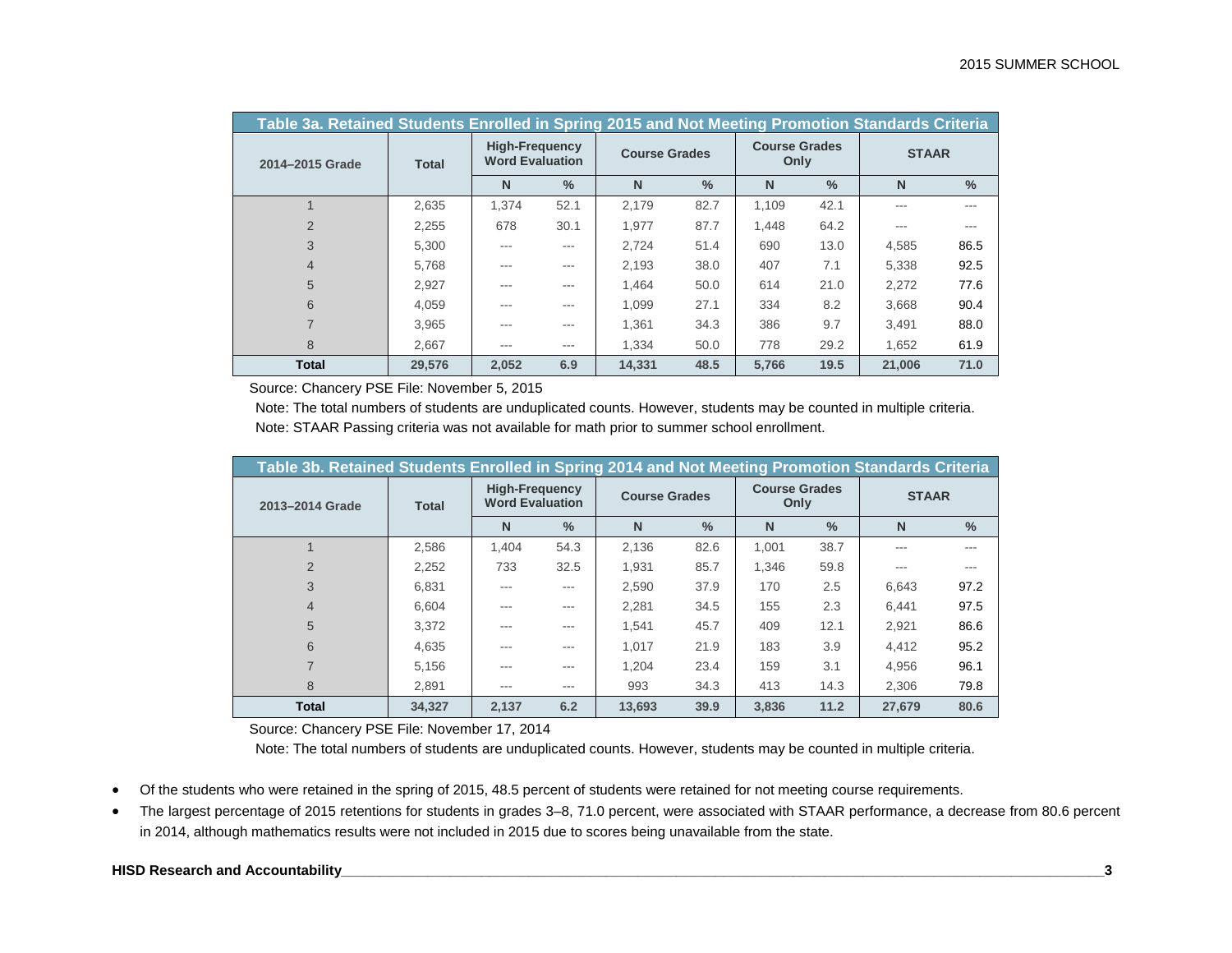|                | Table 4. Number of Students Retained in Spring and Enrolled in Summer School, 2014 and<br>2015 |        |                                  |        |       |                   |
|----------------|------------------------------------------------------------------------------------------------|--------|----------------------------------|--------|-------|-------------------|
| Grade          | <b>Retained in Spring</b>                                                                      |        | <b>Enrolled in Summer School</b> |        |       | <b>Difference</b> |
|                | 2014                                                                                           | 2015   | 2014                             | 2015   | 2014  | 2015              |
|                | 2.586                                                                                          | 2.635  | 2.179                            | 2.331  | 407   | 304               |
| $\overline{2}$ | 2,252                                                                                          | 2.255  | 1.953                            | 2.060  | 299   | 195               |
| 3              | 6.831                                                                                          | 5.300  | 6.457                            | 5.050  | 374   | 250               |
| 4              | 6.604                                                                                          | 5.768  | 6.271                            | 5.560  | 333   | 208               |
| 5              | 3.372                                                                                          | 2.927  | 3.173                            | 2.773  | 199   | 154               |
| 6              | 4.635                                                                                          | 4.059  | 4.460                            | 3.861  | 175   | 198               |
|                | 5.156                                                                                          | 3.965  | 4.939                            | 3.791  | 217   | 174               |
| 8              | 2.891                                                                                          | 2,667  | 2,666                            | 2,505  | 225   | 162               |
| <b>Total</b>   | 34.327                                                                                         | 29.576 | 32.098                           | 27,931 | 2.229 | 1.645             |

Source: Chancery PSE File: November 17, 2014; November 5, 2015

- The number of students who were retained in the spring decreased substantially from 2014 to 2015.
- Of the 29,576 students retained in the spring of 2015, 27,931 students (94.4%) enrolled in summer school during the 2015 summer session. This is an increase from 2014 when 93.5 percent of students retained in the spring enrolled in summer school.

#### **Figure 1. Promotion Status of Students in Grades 1–8 Referred to Summer School, 2013–2014 (N=34,327) and 2014–2015 (N=29,576)**



• The percentage of retained students who were promoted or retained after summer school increased by one percentage point, while the percentage of students who did not attend summer school was unchanged.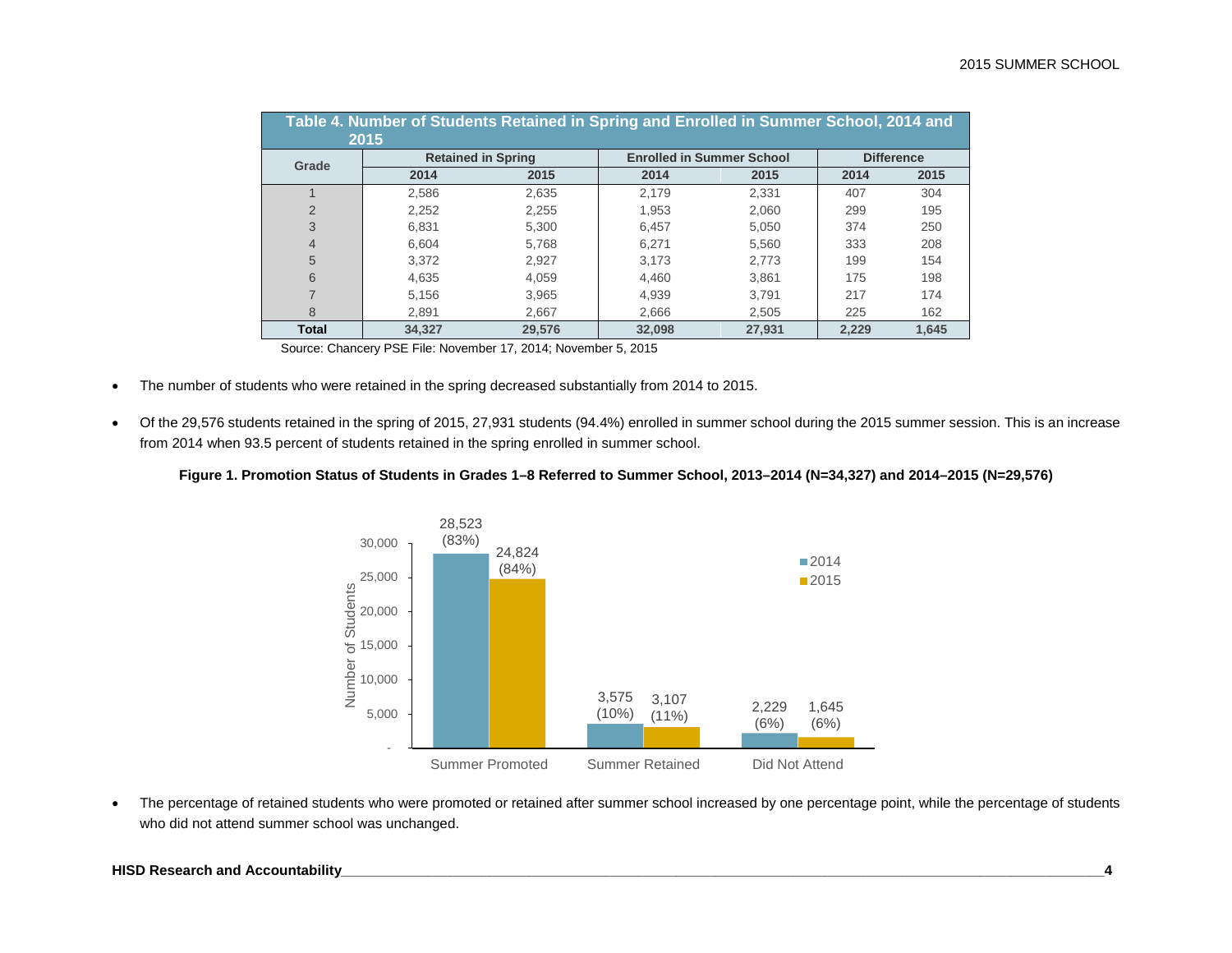|                 |              |        | Table 5a. Title I Summer School Enrollment: All Students Attending for Promotion Standards and Campus Enrichment, 2015 |       |                          |         |                              |       |                          |
|-----------------|--------------|--------|------------------------------------------------------------------------------------------------------------------------|-------|--------------------------|---------|------------------------------|-------|--------------------------|
| 2014-2015 Grade |              |        | <b>Promotion Standards</b>                                                                                             |       | <b>Campus Enrichment</b> |         | <b>Extended Primary Year</b> |       | <b>Special Education</b> |
|                 | <b>Total</b> |        | $\frac{0}{2}$                                                                                                          |       | ℅                        |         | $\%$                         |       | $\%$                     |
| EE              | 34           | $---$  | $- - -$                                                                                                                | 32    | 94.1                     |         |                              | 34    | 100.0                    |
| <b>PK</b>       | 1,830        |        |                                                                                                                        | .826  | 99.8                     |         |                              | 90    | 4.9                      |
| KG              | 2,460        | 61     | 2.5                                                                                                                    | 2,396 | 97.4                     |         |                              | 136   | 5.5                      |
|                 | 3,649        | 2,553  | 70.0                                                                                                                   | 1,093 | 30.0                     |         |                              | 384   | 10.5                     |
|                 | 3.718        | 2.407  | 64.7                                                                                                                   | 1,309 | 35.2                     |         |                              | 382   | 10.3                     |
|                 | 6,004        | 5,237  | 87.2                                                                                                                   | 765   | 12.7                     |         |                              | 551   | 9.2                      |
|                 | 6,387        | 5,732  | 89.7                                                                                                                   | 653   | 10.2                     |         |                              | 614   | 9.6                      |
|                 | 3,579        | 3,351  | 93.6                                                                                                                   | 228   | 6.4                      | $- - -$ | $---$                        | 411   | 11.5                     |
|                 | 4,179        | 4,090  | 97.9                                                                                                                   | 89    |                          | $- - -$ | $---$                        | 454   | 10.9                     |
|                 | 4,164        | 4.051  | 97.3                                                                                                                   | 113   | ۷.۱                      | $- - -$ | ---                          | 488   | 11.7                     |
|                 | 2,932        | 2,853  | 97.3                                                                                                                   | 79    | 2.7                      | $---$   | $---$                        | 328   | 11.2                     |
| <b>Total</b>    | 38.936       | 30,337 | 77.9                                                                                                                   | 8.583 | 22.0                     | 16      | 0.04                         | 3.872 | 9.9                      |

|                 |              |         | Table 5b. Non-Title I Summer School Enrollment: All Students Attending for Promotion Standards and Campus Enrichment, 2015 |         |                          |                        |                              |     |                          |
|-----------------|--------------|---------|----------------------------------------------------------------------------------------------------------------------------|---------|--------------------------|------------------------|------------------------------|-----|--------------------------|
| 2014-2015 Grade | <b>Total</b> |         | <b>Promotion Standards</b>                                                                                                 |         | <b>Campus Enrichment</b> |                        | <b>Extended Primary Year</b> |     | <b>Special Education</b> |
|                 |              | N       | $\frac{1}{2}$                                                                                                              |         |                          |                        | $\frac{0}{2}$                |     | $\frac{1}{2}$            |
| EE              |              | $---$   | $---$                                                                                                                      |         |                          | $- - -$                | $---$                        |     |                          |
| <b>PK</b>       |              | $---$   | $---$                                                                                                                      |         | 100.0                    | $- - -$                | ---                          |     |                          |
| KG              |              | ---     | ---                                                                                                                        | 41      | 100.0                    | ---                    | ---                          |     |                          |
|                 | 29           | 19      | 65.5                                                                                                                       | 10      | 34.5                     | $- - -$                | $- - -$                      |     |                          |
|                 | 26           | 15      | 57.7                                                                                                                       |         | 42.3                     | $- - -$                | ---                          |     | 23.7                     |
|                 |              | 29      | 70.7                                                                                                                       |         | 29.3                     | $- - -$                | ---                          |     |                          |
|                 | $\Omega$     | 18      | 54.5                                                                                                                       |         | 45.5                     | $- - -$                | $- - -$                      |     |                          |
|                 |              |         |                                                                                                                            | $- - -$ | $- - -$                  | $- - -$                | $- - -$                      | --- | $- - -$                  |
|                 |              | $- - -$ |                                                                                                                            | ---     | $- - -$                  | $- - -$                | $- - -$                      | --- | $- - -$                  |
|                 |              |         |                                                                                                                            | ---     | ---                      | ---                    |                              |     |                          |
|                 |              | $---$   | $- - -$                                                                                                                    | $---$   | $- - -$                  | $- - -$                | $- - -$                      | --- | $- - -$                  |
| <b>Total</b>    | 182          | 84      | 46.2                                                                                                                       | 98      | 53.8                     | $\qquad \qquad \cdots$ | $\cdots$                     | 16  | 8.8                      |

Sources: Chancery PSE File and Cognos Chancery File: November 5, 2015

Notes: The total numbers of students are unduplicated counts. However, students may be counted in multiple criteria. Students who attended special education classes, in addition to any other reason, were included under Special Education.

\*Fewer than 5 students identified

- The highest percentage of Title I students attending summer school due to promotion standards was from grade six (97.9%), and the highest percentage of Non-Title I students attending summer school due to promotion standards was from grade three (70.7%).
- The highest percentage of Title I students attending summer school for campus enrichment was from prekindergarten (99.8%), and for Non-Title I students the highest percentage was for prekindergarten and kindergarten (100%).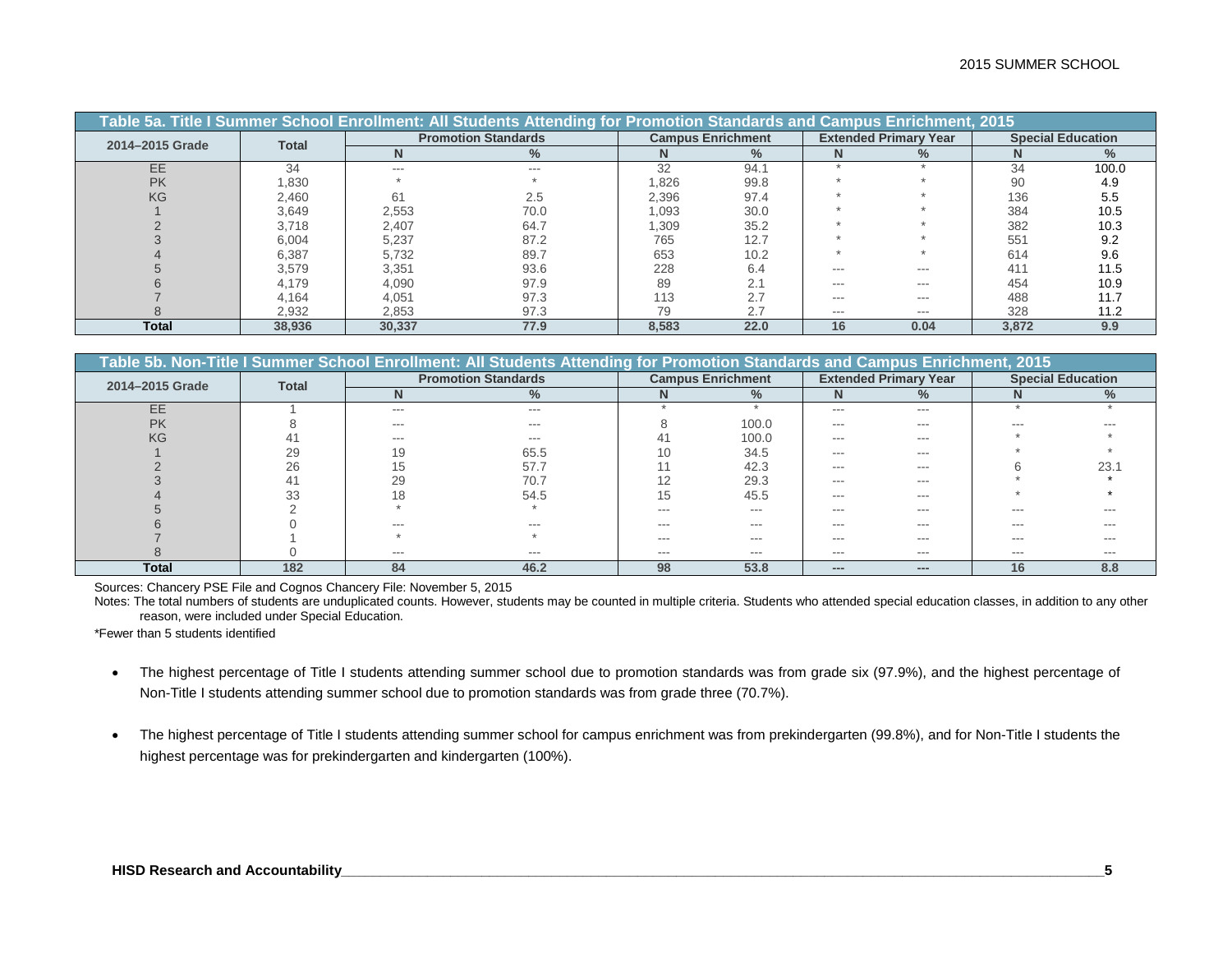|           |        |                             | Table 6a. Promotion and Retention Outcomes by Grade for Students Retained in Spring 2015,<br>Summer 2015 (STAAR Retest Required for Grades 5 and 8 in Reading) |                                                                                    |            |                            |      |            |             |      |            |                           |            |         |               |
|-----------|--------|-----------------------------|----------------------------------------------------------------------------------------------------------------------------------------------------------------|------------------------------------------------------------------------------------|------------|----------------------------|------|------------|-------------|------|------------|---------------------------|------------|---------|---------------|
| 2014-2015 |        | <b>Total Unduplicated N</b> |                                                                                                                                                                |                                                                                    |            | <b>Promotion Standards</b> |      |            |             |      |            | <b>Committee Decision</b> |            |         |               |
| Grade     |        |                             |                                                                                                                                                                |                                                                                    | % Promoted |                            |      | % Retained |             |      | % Promoted |                           | % Retained |         |               |
|           | All    | Title I                     | <b>Non-Title I</b>                                                                                                                                             | All                                                                                | Title I    | Non-Title I                | All  | Title I    | Non-Title I | All  | Title I    | Non-Title I               | All        | Title I | Non-Title I   |
|           | 2.318  | 2,299                       | 19                                                                                                                                                             | 45.7                                                                               | 45.6       | 57.9                       | 31.8 | 31.9       |             | 22.5 | 22.4       | 31.6                      | $- - -$    | ---     | $- - -$       |
|           | 2.048  | 2.033                       | 15                                                                                                                                                             | 50.5                                                                               | 50.4       | 60.0                       | 25.0 | 25.1       |             | 24.5 | 24.4       |                           | $- - -$    |         | $- - -$       |
|           | 5.023  | 4,994                       | 29                                                                                                                                                             | 54.8                                                                               | 54.9       | 34.5                       | 10.5 | 10.5       | 20.7        | 34.7 | 34.6       | 44.8                      | $- - -$    | $- - -$ | $\frac{1}{2}$ |
|           | 5.525  | 5.507                       | 18                                                                                                                                                             | 61                                                                                 | 61.2       | 50.0                       | 5.5  | 5.5        |             | 33.3 | 33.3       | 44.4                      | $- - -$    | $- - -$ | $\frac{1}{2}$ |
|           | 2.772  | 2.770                       |                                                                                                                                                                | 36.0                                                                               | 36.0       | $---$                      | 15.5 | 15.5       |             | 48.4 | 48.4       |                           | $- - -$    | $- - -$ | $- - -$       |
| 6         | 3.866  | 3,866                       | ---                                                                                                                                                            | 69.2                                                                               | 69.2       | ---                        | 4.3  | 4.3        | $---$       | 26.5 | 26.5       | $- - -$                   | $- - -$    | ---     | $---$         |
|           | 3.810  | 3,809                       |                                                                                                                                                                | 67.                                                                                | 67.7       |                            | 4.0  | 4.0        | $---$       | 28.3 | 28.3       | $---$                     | $- - -$    | ---     | $\frac{1}{2}$ |
| 8         | 2,538  | 2,538                       | $---$                                                                                                                                                          | 37.4<br>37.4<br>11.5<br>50.9<br>11.5<br>50.9<br>$---$<br>$---$<br>$---$<br>$- - -$ |            |                            |      |            |             |      |            | ---                       | $---$      |         |               |
| Total     | 27,900 | 27,816                      | 84                                                                                                                                                             | 55.3                                                                               | 55.3       | 47.6                       | 11.2 | 11.2       | 14.3        | 33.5 | 33.5       | 38.1                      | ---        |         | ----          |

Source: Chancery PSE File and Cognos Chancery File: November 5, 2015

\*Fewer than 5 students identified

Note: Total unduplicated numbers include only students for whom final outcomes are documented; 31 students had missing outcomes

|                    |        |                             | Table 6b. Promotion and Retention Outcomes by Grade for Students Retained in Spring 2014, |      |            |                            |      |            |             |      |                |                           |       |            |             |
|--------------------|--------|-----------------------------|-------------------------------------------------------------------------------------------|------|------------|----------------------------|------|------------|-------------|------|----------------|---------------------------|-------|------------|-------------|
|                    |        |                             | Summer 2014 (STAAR Retest Required for Grades 5 and 8 in Reading and Math)                |      |            |                            |      |            |             |      |                |                           |       |            |             |
|                    |        | <b>Total Unduplicated N</b> |                                                                                           |      |            | <b>Promotion Standards</b> |      |            |             |      |                | <b>Committee Decision</b> |       |            |             |
| 2013-2014<br>Grade |        |                             |                                                                                           |      | % Promoted |                            |      | % Retained |             |      | % Promoted     |                           |       | % Retained |             |
|                    | All    | <b>Title I</b>              | <b>Non-Title I</b>                                                                        | AII  | Title I    | <b>Non-Title I</b>         | All  | Title I    | Non-Title I | All  | <b>Title I</b> | <b>Non-Title I</b>        | All   | Title I    | Non-Title I |
|                    | 2.179  | 2.146                       | 33                                                                                        | 41.9 | 42.0       | 39.4                       | 33.5 | 33.4       | 42.4        | 24.5 | 24.6           | 18.2                      |       |            | ---         |
|                    | .953   | 1,932                       | 21                                                                                        | 47.2 | 47.1       | 52.4                       | 22.6 | 22.7       |             | 30.2 | 30.2           | 28.6                      |       |            | ---         |
|                    | 6.457  | 6,380                       | 77                                                                                        | 56.7 | 56.8       | 44.2                       | 9.0  | 9.0        | 9.1         | 34.3 | 34.1           | 46.8                      |       |            | ---         |
|                    | 6.271  | 6,230                       | 41                                                                                        | 58.5 | 58.6       | 39.0                       | 6.0  | 6.0        |             | 35.4 | 35.3           | 51.2                      |       |            | ---         |
| $\overline{5}$     | 3.172  | 3.138                       | 34                                                                                        | 23.7 | 23.8       | 14.7                       | 16.0 | 16.0       | $\star$     | 60.3 | 60.1           | 76.5                      | ÷     |            | ---         |
| 6                  | 4.460  | 4.419                       | 41                                                                                        | 72.3 | 72.4       | 63.4                       | 5.4  | 5.4        |             | 22.2 | 22.1           | 29.3                      |       |            | ---         |
|                    | 4.939  | 4.894                       | 45                                                                                        | 75.0 | 75.0       | 71.1                       | 5.2  | 5.2        |             | 19.8 | 19.7           | 22.2                      |       |            | ---         |
| 8                  | 2,666  | 2,638                       | 28                                                                                        | 38.8 | 38.7       | 42.9                       | 15.8 | 15.7       | 25.0        | 45.4 | 45.5           | 32.1                      |       |            | ---         |
| Total              | 32.097 | 31.777                      | 320                                                                                       | 55.7 | 55.8       | 46.6                       | 11.1 | 11.1       | 14.1        | 33.2 | 33.1           | 39.4                      | < 0.1 | < 0.1      | ---         |

Source: Chancery PSE File: November 17, 2014

\*Fewer than 5 students identified

- At the end of summer 2015, 33.5 percent of students enrolled in summer school were promoted based on committee decisions, and 55.3 percent were promoted based on promotion standards.
- In the summer of 2015, students in grades five and eight took the third administration of the Reading STAAR if they failed the previous two administrations and were required to pass it to be promoted without a committee decision. Mathematics STAAR retests were not administered in 2015 because passing scores were not determined by the state until late in the summer.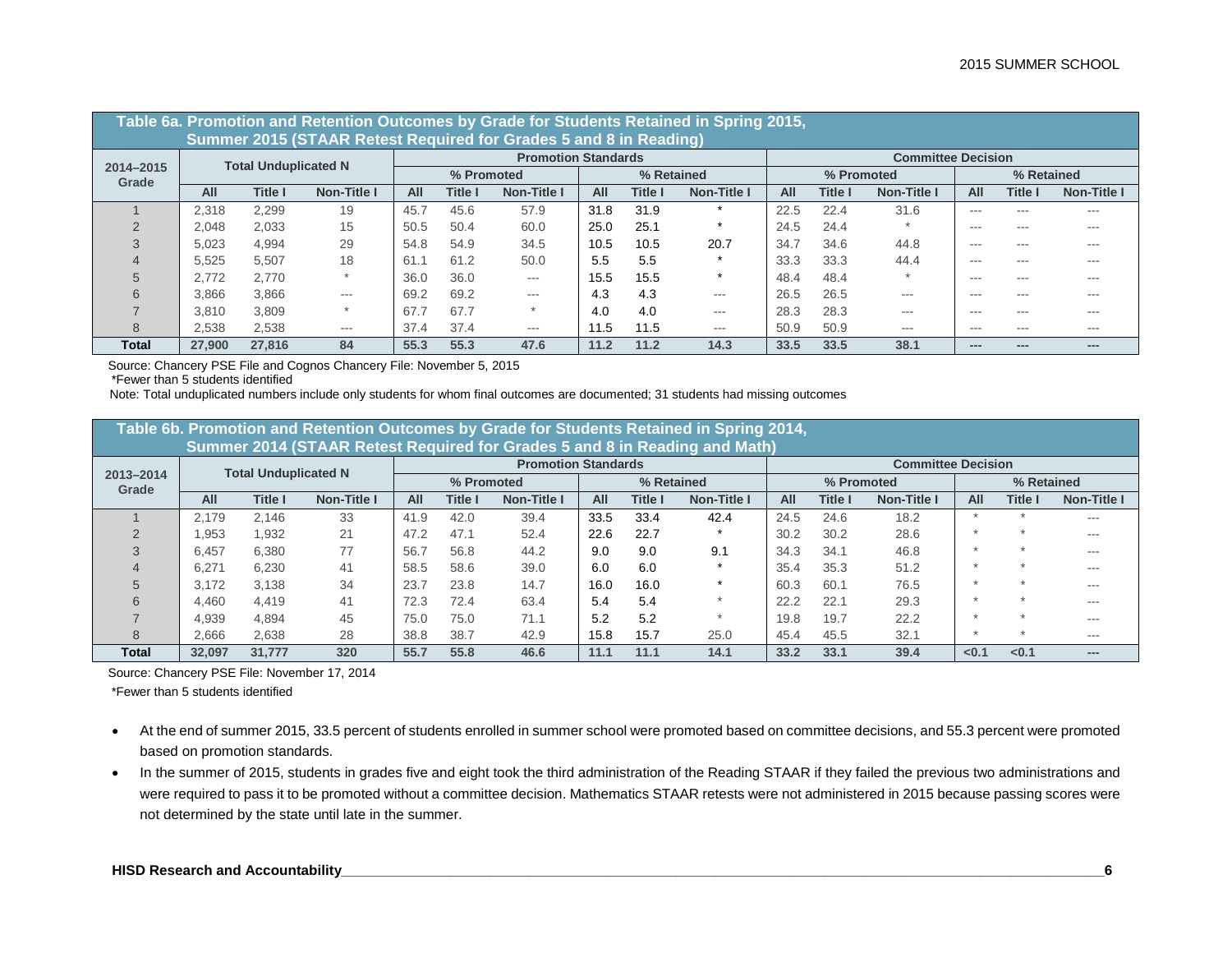|                    | Table 7a. Promotion and Retention Outcomes by Grade Including STAAR Results, Cumulative 2015 |                             |                    |            |                |                            |     |                |                    |            |                |                           |            |       |             |
|--------------------|----------------------------------------------------------------------------------------------|-----------------------------|--------------------|------------|----------------|----------------------------|-----|----------------|--------------------|------------|----------------|---------------------------|------------|-------|-------------|
|                    |                                                                                              | <b>Total Unduplicated N</b> |                    |            |                | <b>Promotion Standards</b> |     |                |                    |            |                | <b>Committee Decision</b> |            |       |             |
| 2014-2015<br>Grade |                                                                                              |                             |                    |            | % Promoted     |                            |     | % Retained     |                    |            | % Promoted     |                           | % Retained |       |             |
|                    | All                                                                                          | Title I                     | <b>Non-Title I</b> | <b>All</b> | <b>Title I</b> | <b>Non-Title I</b>         | All | <b>Title I</b> | <b>Non-Title I</b> | <b>AII</b> | <b>Title I</b> | <b>Non-Title I</b>        | All        | Title | Non-Title I |
|                    | 18.921                                                                                       | 18.174                      | 747                | 86.6       | 86.1           | 97.1                       | 5.5 | 5.7            | 0.9                | 7.9        | 8.1            | 2.7                       | 0.05       | 0.05  | ---         |
|                    | 18.611                                                                                       | 17.989                      | 622                | 88.4       | 88.1           | 97.4                       | 3.8 | 3.9            | 1.0                | 7.8        | 8.0            | 1.9                       | 0.04       | 0.04  | ---         |
|                    | 17.505                                                                                       | 16,913                      | 592                | 78.3       | 77.8           | 92.2                       | 4.5 | 4.7            | 1.2                | 17.1       | 17.4           | 6.8                       | 0.1        | 0.1   | ---         |
|                    | 17.003                                                                                       | 16.465                      | 538                | 77.4       | 76.9           | 92.4                       | 3.2 | 3.3            | 1.1                | 19.4       | 19.8           | 6.7                       |            |       | ---         |
|                    | 15.908                                                                                       | 15.818                      | 90                 | 76.1       | 76.0           | 90.0                       | 3.6 | 3.6            | 6.7                | 20.2       | 20.3           |                           | 0.1        | 0.1   | $- - -$     |
|                    | 13.303                                                                                       | 13.303                      | $---$              |            | 71.7           | ---                        | 2.6 | 2.6            | $---$              | 25.6       | 25.6           | $---$                     | 0.1        | 0.1   | ---         |
|                    | 13.050                                                                                       | 13.047                      |                    | 69.2       | 69.2           |                            | 2.4 | 2.3            |                    | 28.3       | 28.3           | $- - -$                   | 0.1        | 0.1   | $- - -$     |
| 8                  | 13.235                                                                                       | 13.234                      |                    | 61.5       | 61.5           |                            | 3.2 | 3.2            | $---$              | 35.1       | 35.1           | $---$                     | 0.2        | 0.2   | $---$       |
| Total              | 127.536                                                                                      | 124.943                     | 2.593              | 77.2       | 76.9           | 94.8                       | 3.7 | 3.8            | l.3                | 19.0       | 19.3           | 4.3                       | 0.1        | 0.1   | ---         |

Source: Chancery PSE File and Cognos Chancery File: November 5, 2015

\*Fewer than 5 students identified

|                    | Table 7b. Promotion and Retention Outcomes by Grade Including STAAR Results, Cumulative 2014 |                             |                    |      |              |                            |     |            |                    |      |            |                           |            |              |                    |
|--------------------|----------------------------------------------------------------------------------------------|-----------------------------|--------------------|------|--------------|----------------------------|-----|------------|--------------------|------|------------|---------------------------|------------|--------------|--------------------|
|                    |                                                                                              | <b>Total Unduplicated N</b> |                    |      |              | <b>Promotion Standards</b> |     |            |                    |      |            | <b>Committee Decision</b> |            |              |                    |
| 2014-2015<br>Grade |                                                                                              |                             |                    |      | % Promoted   |                            |     | % Retained |                    |      | % Promoted |                           | % Retained |              |                    |
|                    | All                                                                                          | <b>Title I</b>              | <b>Non-Title I</b> | All  | <b>Title</b> | <b>Non-Title I</b>         | All | Title      | <b>Non-Title I</b> | All  | Title l    | <b>Non-Title I</b>        | All        | <b>Title</b> | <b>Non-Title I</b> |
|                    | 19.067                                                                                       | 18,366                      | 701                | 87.3 | 87.1         | 91.9                       | 6.0 | 6.0        | 3.9                | 6.8  | 6.9        | 4.3                       |            |              | ---                |
|                    | 17.551                                                                                       | 16.896                      | 655                | 87.6 | 87.4         | 92.7                       | 4.2 | 4.3        | 1.7                | 8.2  | 8.3        | 5.6                       |            |              | $- - -$            |
|                    | 17.486                                                                                       | 16,876                      | 610                | 75.7 | 75.4         | 86.2                       | 5.5 | 5.6        | 2.5                | 18.8 | 19.1       | 11.3                      |            |              | $- - -$            |
|                    | 16.481                                                                                       | 15.911                      | 570                | 75.0 | 74.5         | 87.5                       | 4.3 | 4.4        | 2.5                | 20.7 | 21.1       | 10.0                      |            |              | $- - -$            |
|                    | 15.618                                                                                       | 15.134                      | 484                | 77.5 | 77.1         | 89.7                       | 4.5 | 4.6        | 1.4                | 18.0 | 18.3       | 8.9                       |            |              | $- - -$            |
| 6                  | 13.253                                                                                       | 13.136                      | 117                | 73.8 | 74.1         | 47.9                       | 3.1 | 3.1        | 7.7                | 23.0 | 22.8       | 44.4                      | < 0.1      | < 0.1        | $- - -$            |
|                    | 13.346                                                                                       | 13.255                      | 91                 | 72.3 | 72.5         | 49.5                       | 3.6 | 3.5        | 7.7                | 24.1 | 24.0       | 42.9                      |            |              | $- - -$            |
| 8                  | 12.876                                                                                       | 12.794                      | 82                 | 65.3 | 65.5         | 31.7                       | 5.0 | 4.9        | 13.4               | 29.7 | 29.6       | 54.9                      |            |              | $---$              |
| Total              | 125.678                                                                                      | 122.368                     | 3.310              | 77.6 | 77.4         | 85.7                       | 4.6 | 4.6        | 3.1                | 17.8 | 17.9       | 11.2                      | < 0.1      | < 0.1        | $---$              |

Source: Chancery PSE File: November 17, 2014

\*Fewer than 5 students identified

- Overall, the cumulative promotion rate based on committee decisions increased from 17.8 percent in 2014 to 19.0 percent in 2015. The promotion rate based on promotion standards decreased from 77.6 percent in 2014 to 77.2 percent in 2015.
- The percentage of Title I students promoted by committee decisions increased from 17.9 percent in 2014 to 19.3 percent in 2015, while the percentage of Non-Title I students promoted by committee decision decreased from 11.2 percent in 2014 to 4.3 percent in 2015.
- The percentage of Title I students promoted due to promotion standards decreased from 77.4 percent in 2014 to 76.9 percent in 2015, while the percentage of Non-Title I students promoted based on promotion standards increased from 85.7 percent in 2014 to 94.8 percent in 2015.

## **HISD Research and Accountability\_\_\_\_\_\_\_\_\_\_\_\_\_\_\_\_\_\_\_\_\_\_\_\_\_\_\_\_\_\_\_\_\_\_\_\_\_\_\_\_\_\_\_\_\_\_\_\_\_\_\_\_\_\_\_\_\_\_\_\_\_\_\_\_\_\_\_\_\_\_\_\_\_\_\_\_\_\_\_\_\_\_\_\_\_\_\_\_\_\_\_\_\_\_\_\_\_\_7**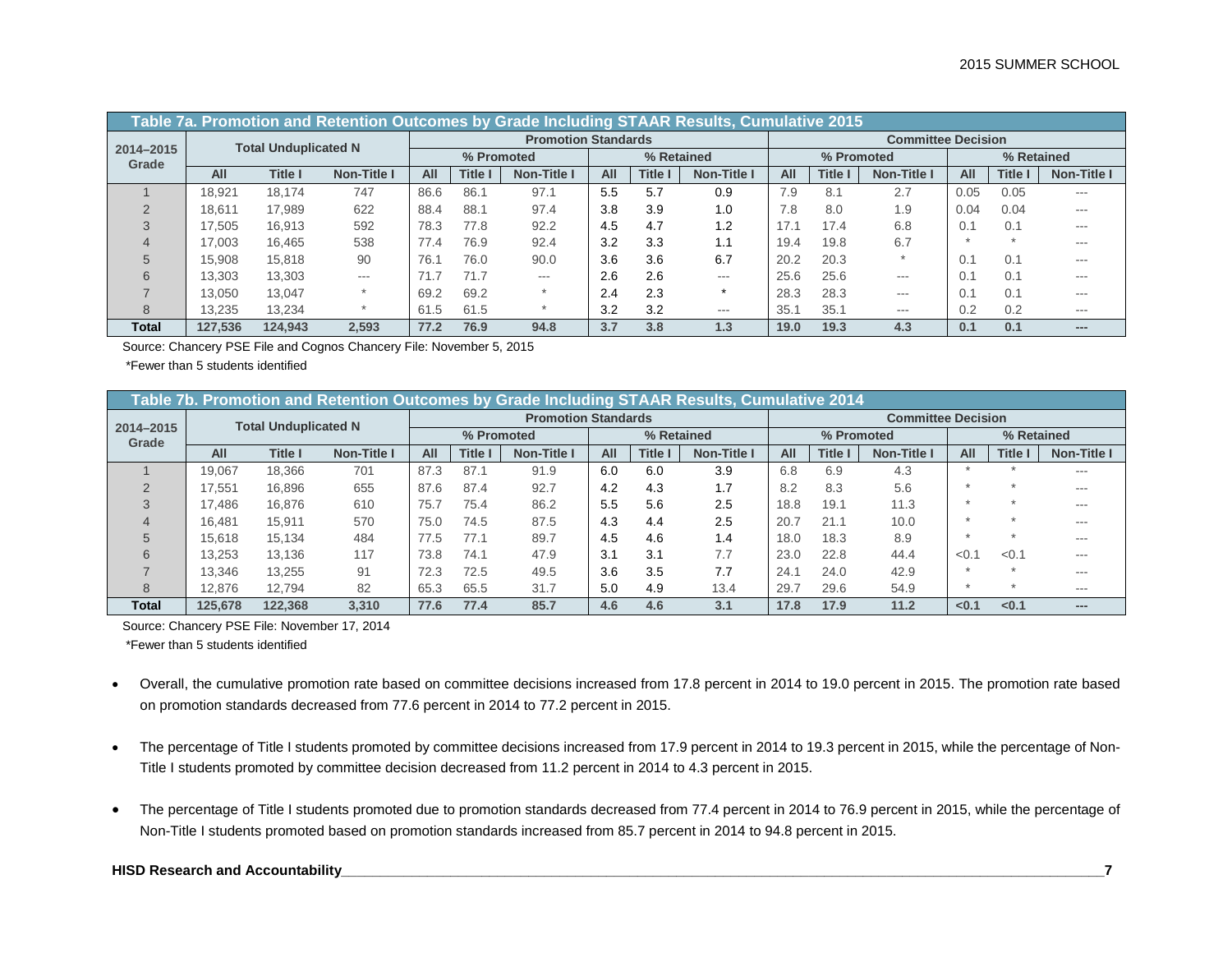### **Figure 2. Promotion Status of Students in Grades 1–8 Based on Promotion Standards and Committee Decisions, 2013–2014 (N=125,678) and 2014–2015 (N=127,536)**



• Overall, the percentage of students promoted increased from 95 percent in 2014 to 96 percent in 2015.

• From 2014 to 2015, the percentage of students promoted in the spring increased from 73 to 77 percent, while the percentage promoted in the summer remained the same, at 89 percent.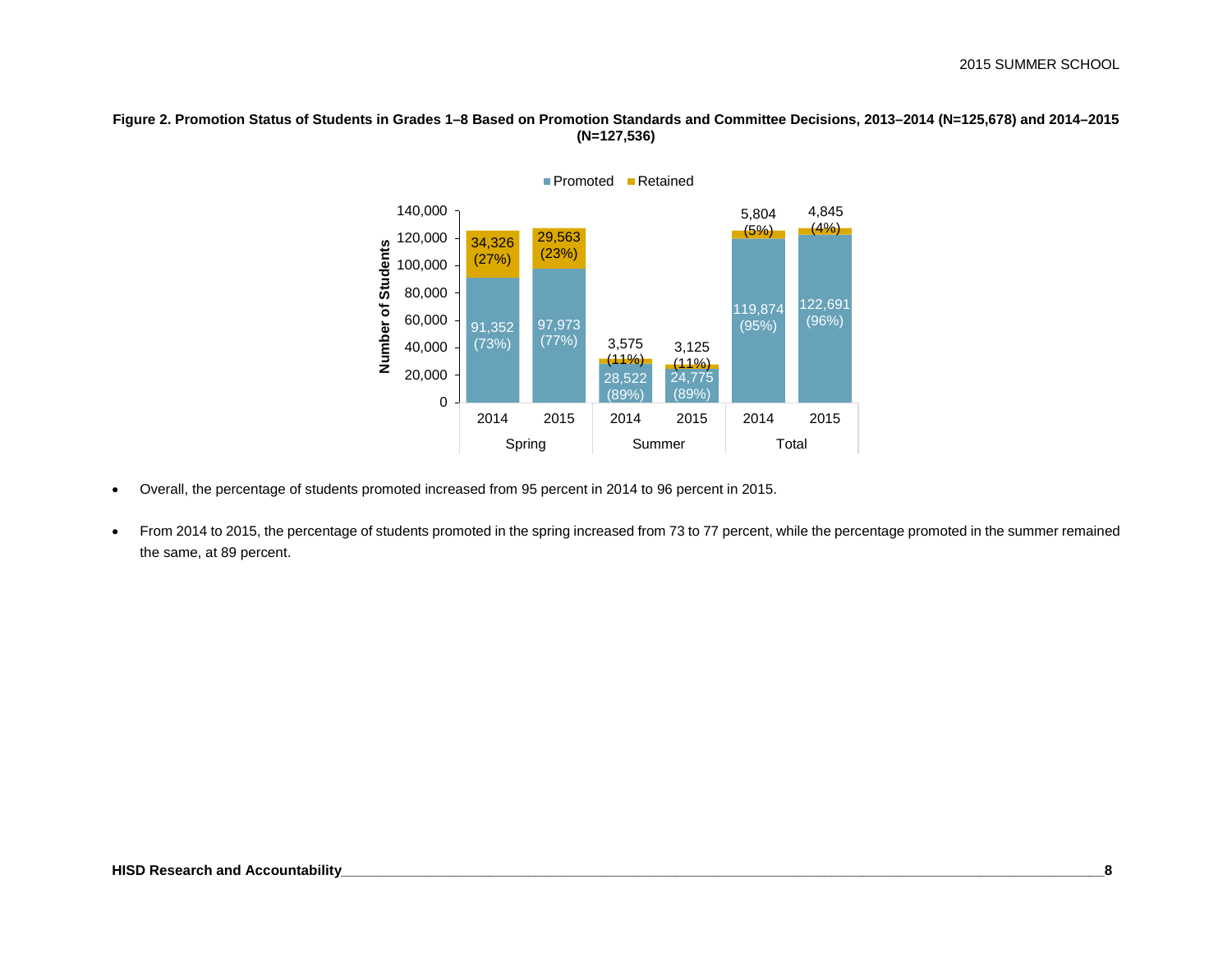#### **Figure 3. Promotion Status of Students in Grades 1–8 by Promotion Standards and Committee Decisions, 2013–2014 (N=125,678) and 2014–2015 (N=127,536)**



- The percentage of students promoted by promotion standards decreased from 78 percent in 2014 to 77 percent in 2015, and the percentage promoted by committee decision increased from 18 percent in 2014 to 19 percent in 2015.
- The percentage of students retained for promotion standards decreased from five percent in 2014 to four percent in 2015.

| Table 8. Cumulative Promotion Status Based on Committee Decisions |                 |         |           |                 |              |                 |         |           |                 |              |  |
|-------------------------------------------------------------------|-----------------|---------|-----------|-----------------|--------------|-----------------|---------|-----------|-----------------|--------------|--|
|                                                                   |                 |         | 2013-2014 |                 |              |                 |         | 2014-2015 |                 |              |  |
| <b>Committee Decision</b>                                         | <b>Promoted</b> |         |           | <b>Retained</b> | <b>Total</b> | <b>Promoted</b> |         |           | <b>Retained</b> | <b>Total</b> |  |
|                                                                   | N               | $\%$    | N         | $\%$            | N            | N               | $\%$    | N         | $\%$            | N            |  |
| ARD.                                                              | 3.901           | 99.6    | 16        | 0.4             | 3.917        | 4,995           | 99.7    | 14        | 0.3             | 5,009        |  |
| Attendance                                                        | 3.566           | 99.9    | 2         | < 0.1           | 3,568        | 3,326           | 100.0   | $---$     | $- - -$         | 3,326        |  |
| <b>Grade Placement</b>                                            | 14.832          | 100.0   |           | < 0.1           | 14,839       | 15,838          | 99.5    | 79        | 0.5             | 15,917       |  |
| Principal Plan                                                    | 19              | 100.0   | $- - -$   | $- - -$         | 19           | 27              | 100.0   | $---$     | ---             | 27           |  |
| <b>School Waiver</b>                                              | $\star$         | $\star$ | $- - -$   | $- - -$         | 2            | $- - -$         | $- - -$ | $- - -$   | $- - -$         | $\Omega$     |  |
| <b>Total</b>                                                      | 22,320          | 99.9    | 25        | 0.1             | 22,345       | 24,186          | 99.6    | 93        | 0.4             | 24,279       |  |

 Source: Chancery PSE File: November 17, 2014; November 5, 2015 \*Fewer than 5 students identified

• The total number of committee decisions increased from 2014 to 2015, and the grade placement committee accounted for the largest percentage of decisions in both years.

#### **HISD Research and Accountability\_\_\_\_\_\_\_\_\_\_\_\_\_\_\_\_\_\_\_\_\_\_\_\_\_\_\_\_\_\_\_\_\_\_\_\_\_\_\_\_\_\_\_\_\_\_\_\_\_\_\_\_\_\_\_\_\_\_\_\_\_\_\_\_\_\_\_\_\_\_\_\_\_\_\_\_\_\_\_\_\_\_\_\_\_\_\_\_\_\_\_\_\_\_\_\_\_\_9**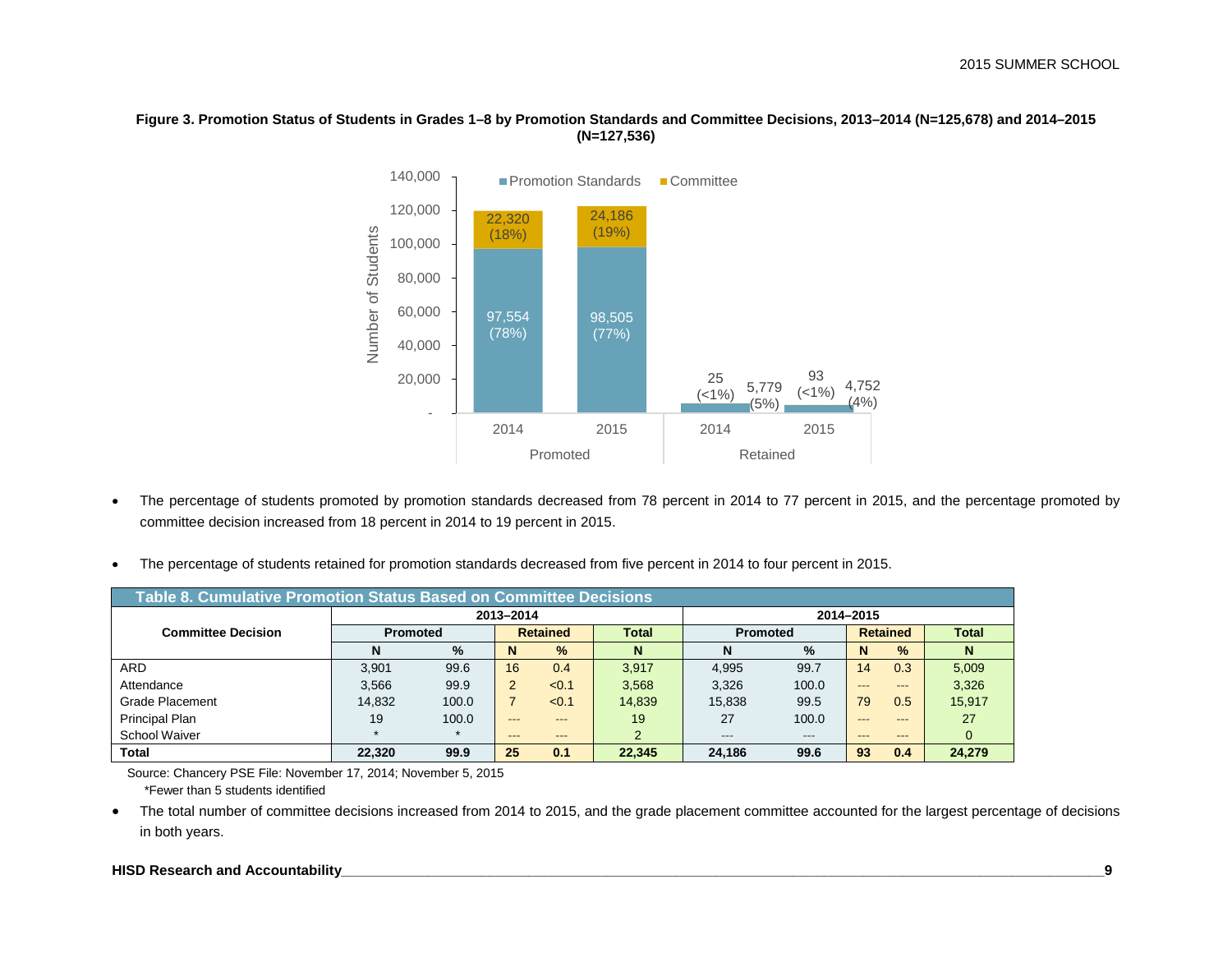|                | Table 9a. Promotion Status of Students in Grades 1-8 Based on Actual Grade Levels |                               |      |                 |      |              |                               |      |                 |     |  |  |
|----------------|-----------------------------------------------------------------------------------|-------------------------------|------|-----------------|------|--------------|-------------------------------|------|-----------------|-----|--|--|
|                |                                                                                   | 2013-2014 Returning 2014-2015 |      |                 |      |              | 2014-2015 Returning 2015-2016 |      |                 |     |  |  |
| Grade          | <b>Total</b>                                                                      | <b>Promoted</b>               |      | <b>Retained</b> |      | <b>Total</b> | <b>Promoted</b>               |      | <b>Retained</b> |     |  |  |
|                | N                                                                                 | N                             | $\%$ | N               | $\%$ | N            | N                             | %    | N               | %   |  |  |
|                | 18.141                                                                            | 17.199                        | 94.8 | 942             | 5.2  | 18,108       | 17,150                        | 94.7 | 958             | 5.3 |  |  |
| $\overline{2}$ | 16.713                                                                            | 16.115                        | 96.4 | 598             | 3.6  | 17.820       | 17.175                        | 96.4 | 645             | 3.6 |  |  |
| 3              | 16.751                                                                            | 16.098                        | 96.1 | 653             | 3.9  | 16,938       | 16,270                        | 96.1 | 668             | 3.9 |  |  |
| $\overline{4}$ | 15.772                                                                            | 15,324                        | 97.2 | 448             | 2.8  | 16,380       | 15,983                        | 97.6 | 397             | 2.4 |  |  |
| 5              | 12.814                                                                            | 12.439                        | 97.1 | 375             | 2.9  | 12,806       | 12,556                        | 98.0 | 250             | 2.0 |  |  |
| 6              | 12.917                                                                            | 12.605                        | 97.6 | 312             | 2.4  | 12.902       | 12.634                        | 97.9 | 268             | 2.1 |  |  |
|                | 13.793                                                                            | 13.404                        | 97.2 | 389             | 2.8  | 13,127       | 12.820                        | 97.7 | 307             | 2.3 |  |  |
| 8              | 12.065                                                                            | 11,822                        | 98.0 | 243             | 2.0  | 12,328       | 12,126                        | 98.4 | 202             | 1.6 |  |  |
| <b>Total</b>   | 118.966                                                                           | 115.006                       | 96.7 | 3.960           | 3.3  | 120,409      | 116.714                       | 96.9 | 3.695           | 3.1 |  |  |

Source: Chancery PSE File: November 17, 2014; Cognos Chancery File: November 5, 2015

Notes: Only students in grades 1–8 in 2014–2015 and who had a valid grade level for 2015–2016 were included in these calculations.

• Of students who were enrolled in spring 2014 and returned for the 2015–2016 school year, 96.9 percent were promoted and 3.1 percent were retained.

| Table 9b. Promotion Status of Students in Grades 9-12 Based on Actual Grade Levels |                                                                |                 |                 |       |      |              |                 |      |                 |      |  |
|------------------------------------------------------------------------------------|----------------------------------------------------------------|-----------------|-----------------|-------|------|--------------|-----------------|------|-----------------|------|--|
|                                                                                    | 2013-2014 Returning 2014-2015<br>2014-2015 Returning 2015-2016 |                 |                 |       |      |              |                 |      |                 |      |  |
| Grade                                                                              | <b>Total</b>                                                   | <b>Promoted</b> | <b>Retained</b> |       |      | <b>Total</b> | <b>Promoted</b> |      | <b>Retained</b> |      |  |
|                                                                                    | N                                                              | N               | $\frac{0}{2}$   | N     | $\%$ | N            | N               | $\%$ | N               | $\%$ |  |
| 9                                                                                  | 12.761                                                         | 10.851          | 85.0            | 1910  | 15.0 | 12.980       | 11,065          | 85.2 | 1.915           | 14.8 |  |
| 10                                                                                 | 10,803                                                         | 9.956           | 92.2            | 847   | 7.8  | 10.741       | 9.898           | 92.2 | 843             | 7.8  |  |
| 11                                                                                 | 9.567                                                          | 8.965           | 93.7            | 602   | 6.3  | 9.718        | 9.203           | 94.7 | 515             | 5.3  |  |
| 12                                                                                 | 10.880                                                         | 10.120          | 93.0            | 760   | 7.0  | 10.247       | 9.374           | 91.5 | 873             | 8.5  |  |
| <b>Total</b>                                                                       | 44.011                                                         | 39,892          | 90.6            | 4.119 | 9.4  | 43.686       | 39.540          | 90.5 | 4.146           | 9.5  |  |

Source: PEIMS Fall Snapshot 2014–2015; Cognos Chancery File: January 8, 2016

Note: Includes high school graduates. Students who did not return, but did not graduate, were excluded.

• From 2013–2014 to 2014–2015, the promotion rate remained constant for 10<sup>th</sup> grade, increased for ninth and 11<sup>th</sup> grade, and decreased for 12<sup>th</sup> grade.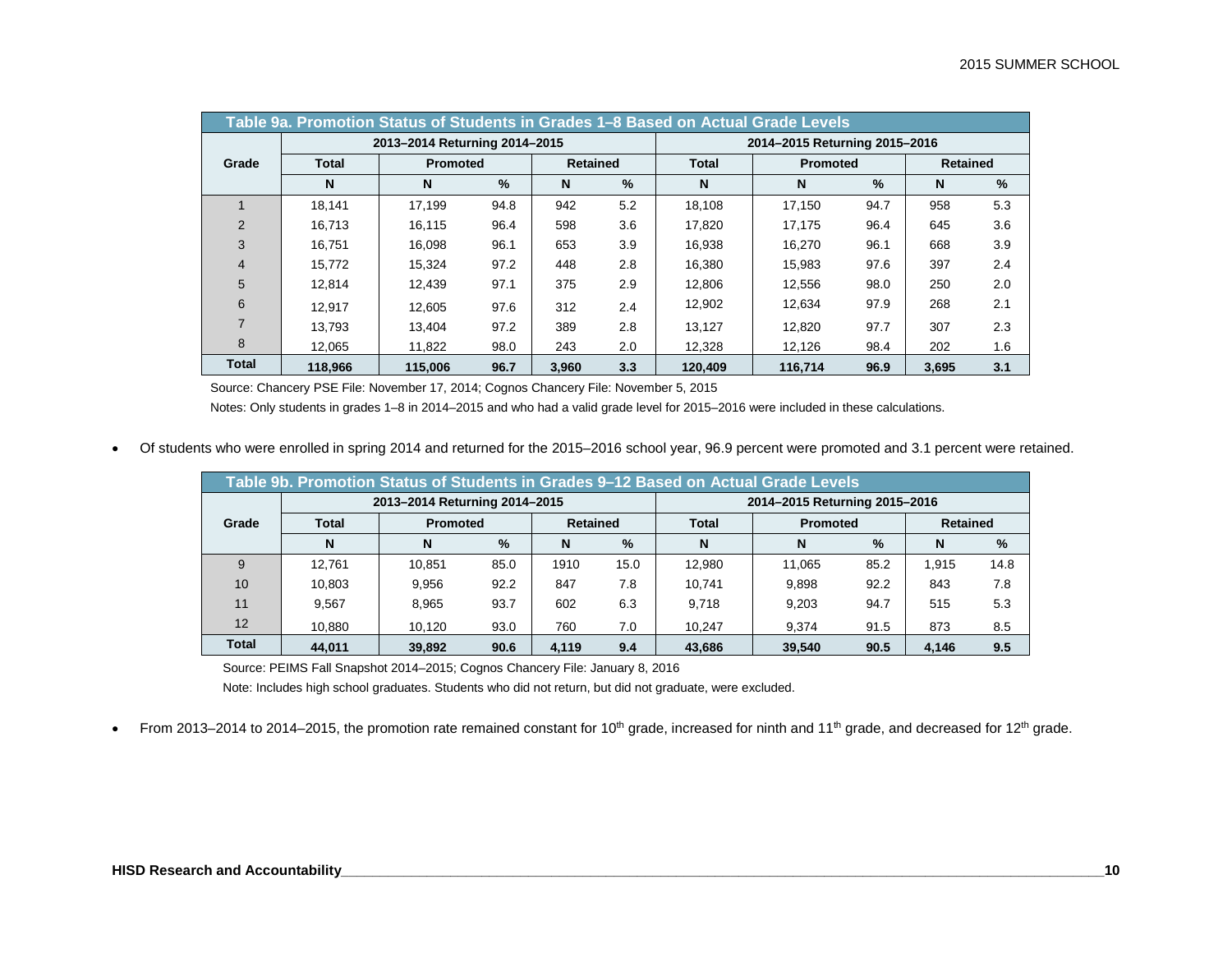

**Figure 4. Status of Students in Grades 1–8 Based on Actual Grade Levels, 2013–2014 (N=125,678) and 2014–2015 (N=127,536)**

- Based on actual fall 2015 grade levels, the percentage of students promoted and retained remained constant from 2014 to 2015, at 92 and three percent respectively.
- The percentage of students who did not return increased from five percent in 2014 to six percent in 2015.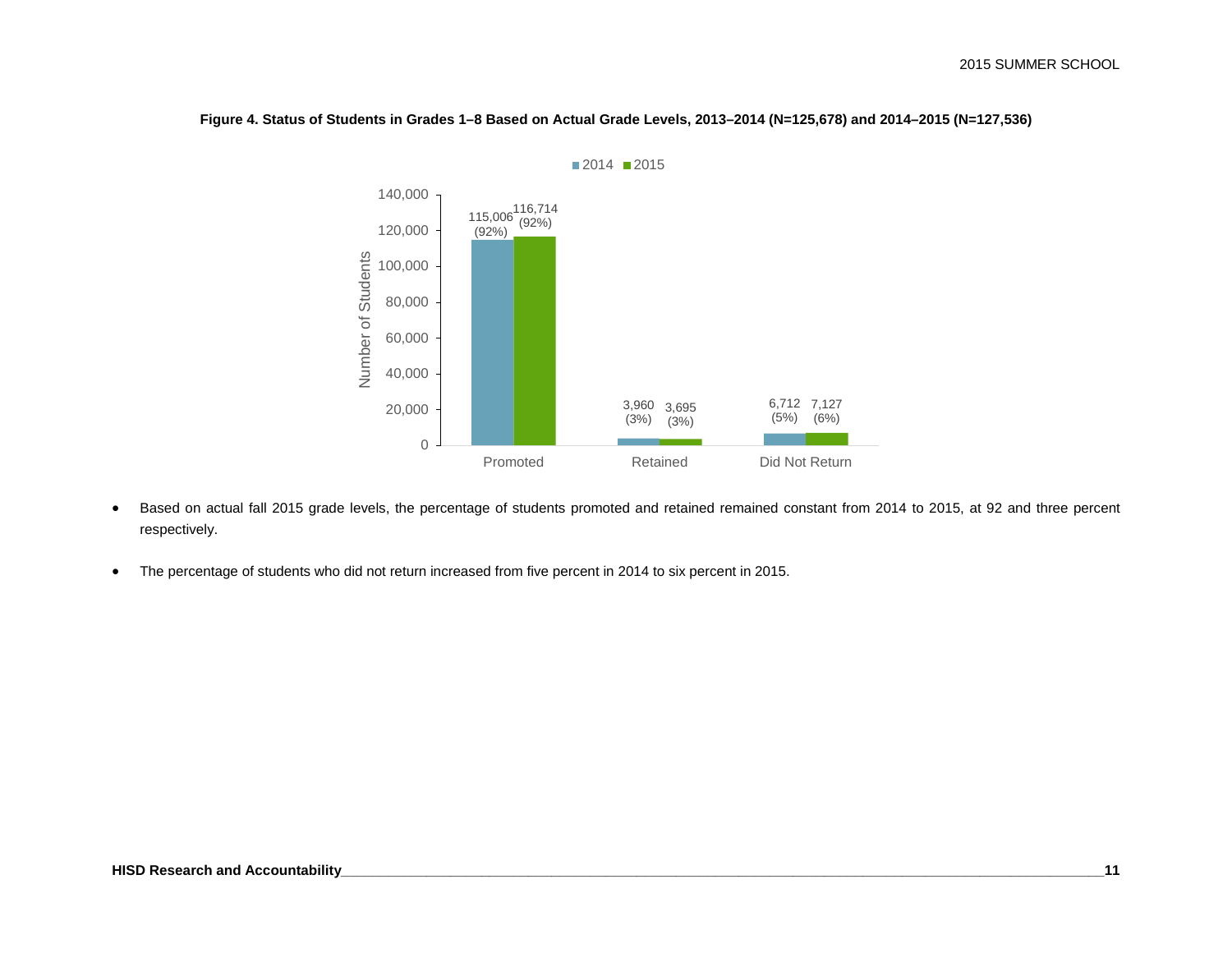| Table 10a. All 2015 Students in Grades 1-8 Who Were Two or More Years Overage |                                               |                                  |                                              |                            |                 |       |              |        |           |                                           |                                           |
|-------------------------------------------------------------------------------|-----------------------------------------------|----------------------------------|----------------------------------------------|----------------------------|-----------------|-------|--------------|--------|-----------|-------------------------------------------|-------------------------------------------|
| Spring 2015<br>Grade                                                          | Total 2 or<br><b>More</b><br>Years<br>Overage | <b>American</b><br><b>Indian</b> | Asian /<br><b>Pacific</b><br><b>Islander</b> | African<br><b>American</b> | <b>Hispanic</b> | White | <b>Other</b> | LEP(N) | LEP $(%)$ | <b>Special</b><br><b>Education</b><br>(N) | <b>Special</b><br><b>Education</b><br>(%) |
|                                                                               | 850                                           | 3                                | 17                                           | 267                        | 509             | 48    | 6            | 325    | 38.2      | 190                                       | 22.4                                      |
|                                                                               | .298                                          | ---                              | 13                                           | 420                        | 782             | 77    | 6            | 522    | 40.2      | 283                                       | 21.8                                      |
|                                                                               | .750                                          | 6                                | 30                                           | 574                        | 1.077           | 60    |              | 728    | 41.6      | 419                                       | 23.9                                      |
|                                                                               | 2.045                                         |                                  | 22                                           | 714                        | 1.224           | 69    | 12           | 745    | 36.4      | 524                                       | 25.6                                      |
|                                                                               | 2.026                                         |                                  | 23                                           | 674                        | 1,231           | 87    |              | 632    | 31.2      | 509                                       | 25.1                                      |
|                                                                               | .910                                          | 6                                | 23                                           | 712                        | 880,            | 75    | 6            | 484    | 25.3      | 501                                       | 26.2                                      |
|                                                                               | 2.159                                         | 6                                | 24                                           | 724                        | 1,306           | 85    | 14           | 554    | 25.7      | 523                                       | 24.2                                      |
|                                                                               | 2,414                                         | 4                                | 25                                           | 728                        | 1,541           | 109   |              | 582    | 24.1      | 549                                       | 22.7                                      |
| <b>Total Overage</b>                                                          | 14.452                                        | 31                               | 177                                          | 4.813                      | 8.758           | 610   | 63           | 4.572  | 31.6      | 3.498                                     | 24.2                                      |
| <b>Total Enrolled</b>                                                         | 127.536                                       | 215                              | 4.684                                        | 31.776                     | 80.366          | 9,291 | 1,204        | 38.347 | 30.1      | 11,155                                    | 8.7                                       |
| % Overage                                                                     | 11.3                                          | 14.4                             | 3.8                                          | 15.1                       | 10.9            | 6.6   | 5.2          | 11.9   |           | 31.4                                      |                                           |

Source: Cognos Chancery Extract: March 3, 2016

|                       | Table 10b. All 2014 Students in Grades 1–8 Who Were Two or More Years Overage |                                  |                                              |                            |                 |       |              |        |           |                                           |                                              |  |
|-----------------------|-------------------------------------------------------------------------------|----------------------------------|----------------------------------------------|----------------------------|-----------------|-------|--------------|--------|-----------|-------------------------------------------|----------------------------------------------|--|
| Spring 2014<br>Grade  | <b>Total 2 or</b><br><b>More</b><br>Years<br>Overage                          | <b>American</b><br><b>Indian</b> | Asian /<br><b>Pacific</b><br><b>Islander</b> | <b>African</b><br>American | <b>Hispanic</b> | White | <b>Other</b> | LEP(N) | LEP $(%)$ | <b>Special</b><br><b>Education</b><br>(N) | <b>Special</b><br><b>Education</b><br>$(\%)$ |  |
|                       | 810                                                                           |                                  |                                              | 265                        | 460             | 67    | 6            | 282    | 34.8      | 216                                       | 26.7                                         |  |
|                       | .201                                                                          | 6                                | 19                                           | 407                        | 716             | 49    |              | 460    | 38.3      | 357                                       | 29.7                                         |  |
|                       | 1.770                                                                         |                                  | 20                                           | 607                        | 1.056           | 75    |              | 617    | 34.9      | 484                                       | 27.3                                         |  |
|                       | .946                                                                          |                                  | 22                                           | 665                        | 1.175           | 74    |              | 582    | 29.9      | 544                                       | 28.0                                         |  |
|                       | 1.939                                                                         |                                  | 24                                           | 680                        | 1.145           | 83    |              | 487    | 25.1      | 540                                       | 27.8                                         |  |
|                       | 2.177                                                                         |                                  | 26                                           | 741                        | 1,304           | 94    |              | 510    | 23.4      | 563                                       | 25.9                                         |  |
|                       | 2.443                                                                         |                                  | 22                                           | 809                        | 1,510           | 95    |              | 509    | 20.8      | 565                                       | 23.1                                         |  |
| 8                     | 2,351                                                                         | 4                                | 35                                           | 687                        | 1.498           | 112   | 15           | 465    | 19.8      | 536                                       | 22.8                                         |  |
| <b>Total Overage</b>  | 14,637                                                                        | 24                               | 179                                          | 4,861                      | 8,864           | 649   | 60           | 3,912  | 26.7      | 3,805                                     | 26.0                                         |  |
| <b>Total Enrolled</b> | 125,678                                                                       | 227                              | 4,417                                        | 31,591                     | 79,039          | 9,349 | 1,055        | 42,608 | 33.9      | 10,662                                    | 8.5                                          |  |
| % Overage             | 11.6                                                                          | 10.6                             | 4.1                                          | 15.4                       | 11.2            | 6.9   | 5.7          | 9.2    |           | 35.7                                      |                                              |  |

Source: Cognos Chancery Extract: March 2, 2016

Note: Students were included if they were two or more years overage for their grade level

- Among the students enrolled in grades 1–8 during the spring semester of 2015, 11.3 percent were two or more years overage. This is a decrease from 2014 when 11.6 percent were two or more years overage.
- Of the 14,452 students who were two or more years overage in 2015, 31.6 percent were LEP students and 24.2 percent were in special education.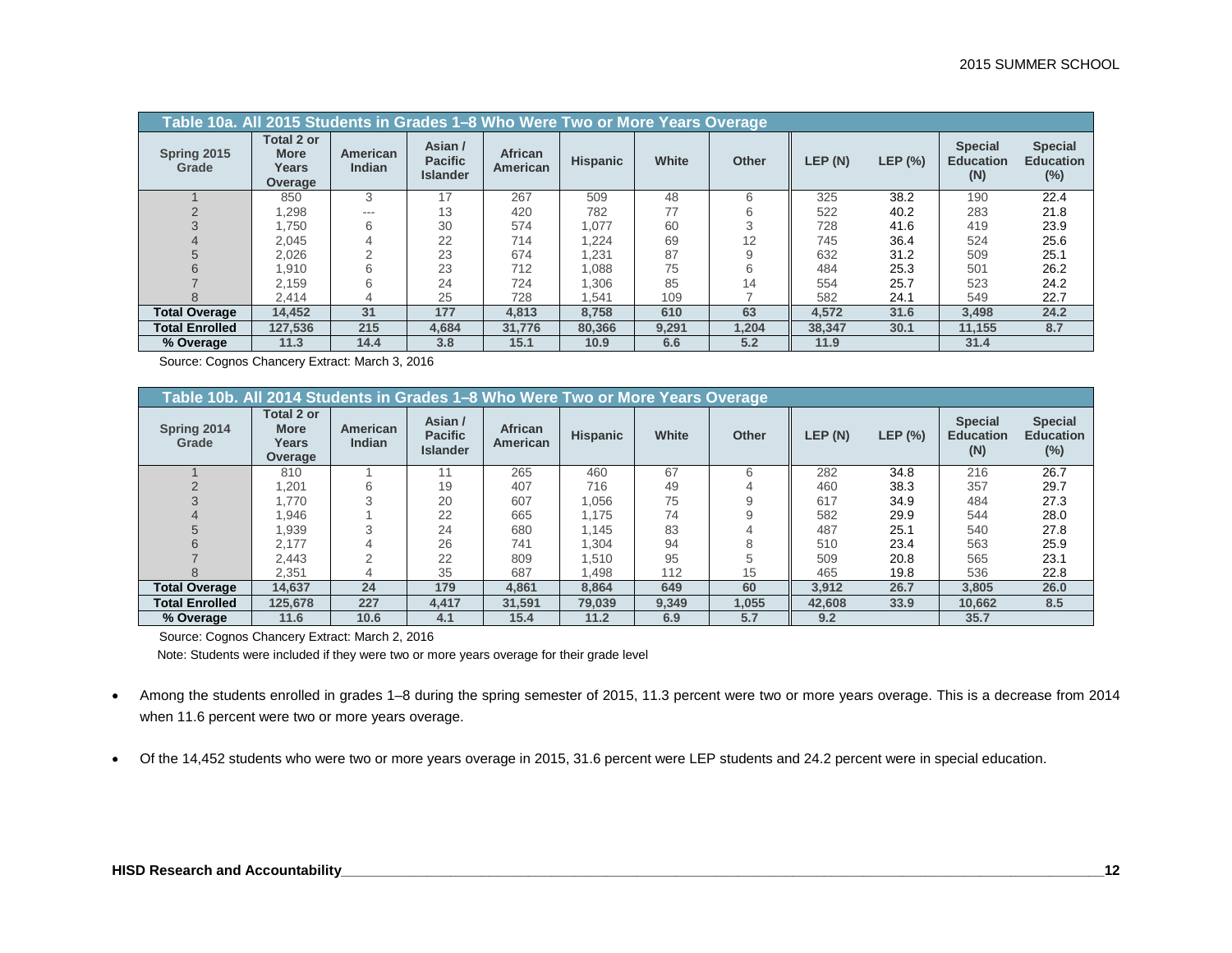|                       | Table 11. All 2015 Students in Grades 1–8 who were Retained in 2015 and Overage |                    |                                              |                     |                 |       |       |        |         |                                 |                                 |  |
|-----------------------|---------------------------------------------------------------------------------|--------------------|----------------------------------------------|---------------------|-----------------|-------|-------|--------|---------|---------------------------------|---------------------------------|--|
| Spring 2015<br>Grade  | Total<br><b>Retained 2</b><br>or More<br><b>Times</b>                           | American<br>Indian | Asian /<br><b>Pacific</b><br><b>Islander</b> | African<br>American | <b>Hispanic</b> | White | Other | LEP(N) | LEP (%) | <b>Special</b><br>Education (N) | <b>Special</b><br>Education (%) |  |
|                       | 41                                                                              |                    | $---$                                        | 12                  | 26              |       | $---$ | 12     | 29.3    |                                 | 14.6                            |  |
|                       | 68                                                                              | $---$              |                                              | 28                  | 35              |       | $---$ | 26     | 38.2    | 15                              | 22.1                            |  |
|                       | 86                                                                              |                    | $---$                                        | 44                  | 40              |       | $---$ | 28     | 32.6    | 19                              | 22.1                            |  |
|                       | 90                                                                              | $---$              | $---$                                        | 37                  | 50              |       |       | 28     | 31.1    | 14                              | 15.6                            |  |
|                       | 137                                                                             | $---$              | ---                                          | 50                  | 86              | $---$ |       | 65     | 47.4    | 20                              | 14.6                            |  |
|                       | 144                                                                             |                    | $---$                                        | 73                  | 66              |       |       | 33     | 22.9    | 30                              | 20.8                            |  |
|                       | 123                                                                             | ---                | $---$                                        | 55                  | 62              |       |       | 24     | 19.5    | 20                              | 16.3                            |  |
|                       | 164                                                                             | $-- -$             | $-- -$                                       | 59                  | 100             |       | $---$ | 61     | 37.2    | 52                              | 31.7                            |  |
| <b>Total Retained</b> | 853                                                                             |                    |                                              | 358                 | 465             | 20    | 6     | 277    | 32.5    | 176                             | 20.6                            |  |
| <b>Total Enrolled</b> | 127,536                                                                         | 215                | 4,684                                        | 31,776              | 80,366          | 9,291 | 1,204 | 38,347 | 30.1    | 11,155                          | 8.7                             |  |
| % Retained            | 0.7                                                                             | 1.4                | < 0.1                                        | 1.1                 | 0.6             | 0.2   | 0.5   | 0.7    |         | 1.6                             |                                 |  |

Source: Cognos Chancery Extract: March 3, 2016

Note: Students were included if they were retained in the spring or summer of 2015 and at least one year overage for their grade level. Comparable data was not available for 2014.

• Of the students enrolled in grades 1–8 during the spring semester of 2015, 0.7 percent were retained in 2015 and overage.

• Of the 853 students who were retained in 2015 and at least one year overage, 32.5 percent were LEP students and 20.6 percent were in special education.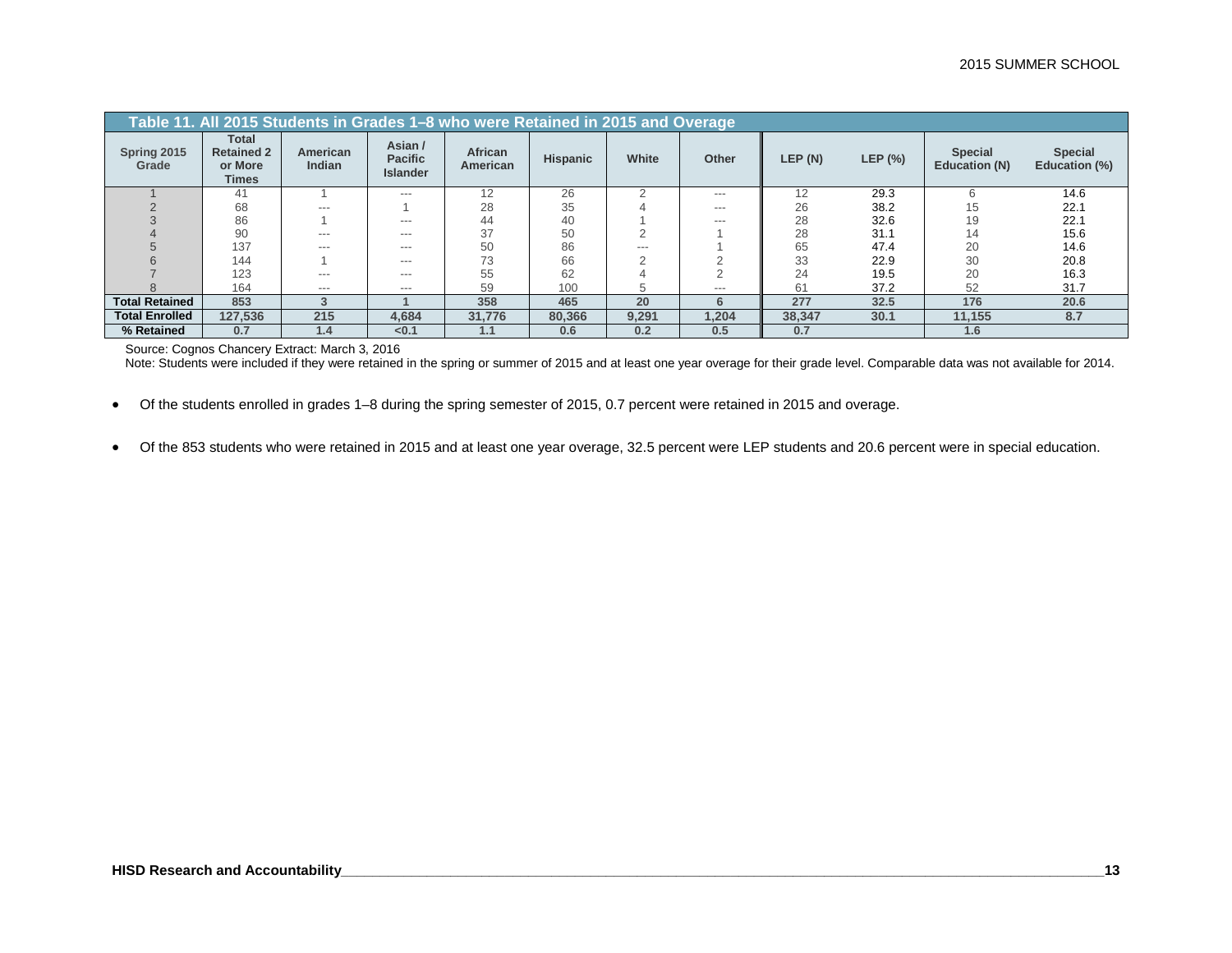|                 | Table 12. HISD Summer School Attendance, 2014 and 2015<br><b>Extended Primary</b> |                                      |      |                                    |       |         |      |                          |  |  |  |
|-----------------|-----------------------------------------------------------------------------------|--------------------------------------|------|------------------------------------|-------|---------|------|--------------------------|--|--|--|
| 2014-2015 Grade |                                                                                   | <b>Promotion</b><br><b>Standards</b> |      | <b>Campus</b><br><b>Enrichment</b> |       | Year    |      | <b>Special Education</b> |  |  |  |
|                 | 2014                                                                              | 2015                                 | 2014 | 2015                               | 2014  | 2015    | 2014 | 2015                     |  |  |  |
| <b>EE</b>       | ---                                                                               |                                      |      | 88.7                               |       | 100.0   | ---  | 90.6                     |  |  |  |
| <b>PK</b>       | ---                                                                               | 100.0                                | ---  | 90.1                               | ---   | 97.7    | ---  | 91.5                     |  |  |  |
| KG              | $- - -$                                                                           | 95.5                                 | ---  | 91.1                               | ---   | 100.0   | ---  | 91.9                     |  |  |  |
| 1               | 90.3                                                                              | 91.9                                 | 89.6 | 90.8                               | 87.2  | ---     | 92.8 | 92.0                     |  |  |  |
| 2               | 92.4                                                                              | 92.8                                 | 90.6 | 90.1                               | 84.3  | $- - -$ | 85.8 | 91.8                     |  |  |  |
| 3               | 94.8                                                                              | 95.5                                 | 90.2 | 91.2                               | 88.2  | 95.5    | 88.7 | 93.6                     |  |  |  |
| $\overline{4}$  | 95.8                                                                              | 95.7                                 | 90.3 | 91.2                               |       | ---     | 87.9 | 96.6                     |  |  |  |
| 5               | 95.0                                                                              | 95.3                                 | 93.5 | 87.7                               | ---   | ---     | 82.7 | 93.2                     |  |  |  |
| 6               | 93.6                                                                              | 94.3                                 | 96.8 | 97.0                               | 100.0 | $- - -$ | 88.2 | 94.2                     |  |  |  |
| $\overline{7}$  | 93.2                                                                              | 93.9                                 | 95.4 | 96.1                               | 100.0 | ---     | 93.8 | 92.5                     |  |  |  |
| 8               | 91.2                                                                              | 92.9                                 | 88.1 | 96.7                               | 89.4  | $- - -$ | 91.6 | 93.9                     |  |  |  |
| <b>Total</b>    | 93.9                                                                              | 94.4                                 | 90.8 | 90.8                               | 86.7  | 98.5    | 88.5 | 93.0                     |  |  |  |

Source: Chancery PSE: November 5, 2015

• In 2015, students who attended summer school for promotion standards had a higher attendance rate (94.4%) compared to students who attended for campus enrichment (90.8%).

• Attendance rates increased from 2014 to 2015 for students who attended for promotion standards (93.9% to 94.4%), extended primary year (86.7% to 98.5%), and special education (88.5% to 93.0%).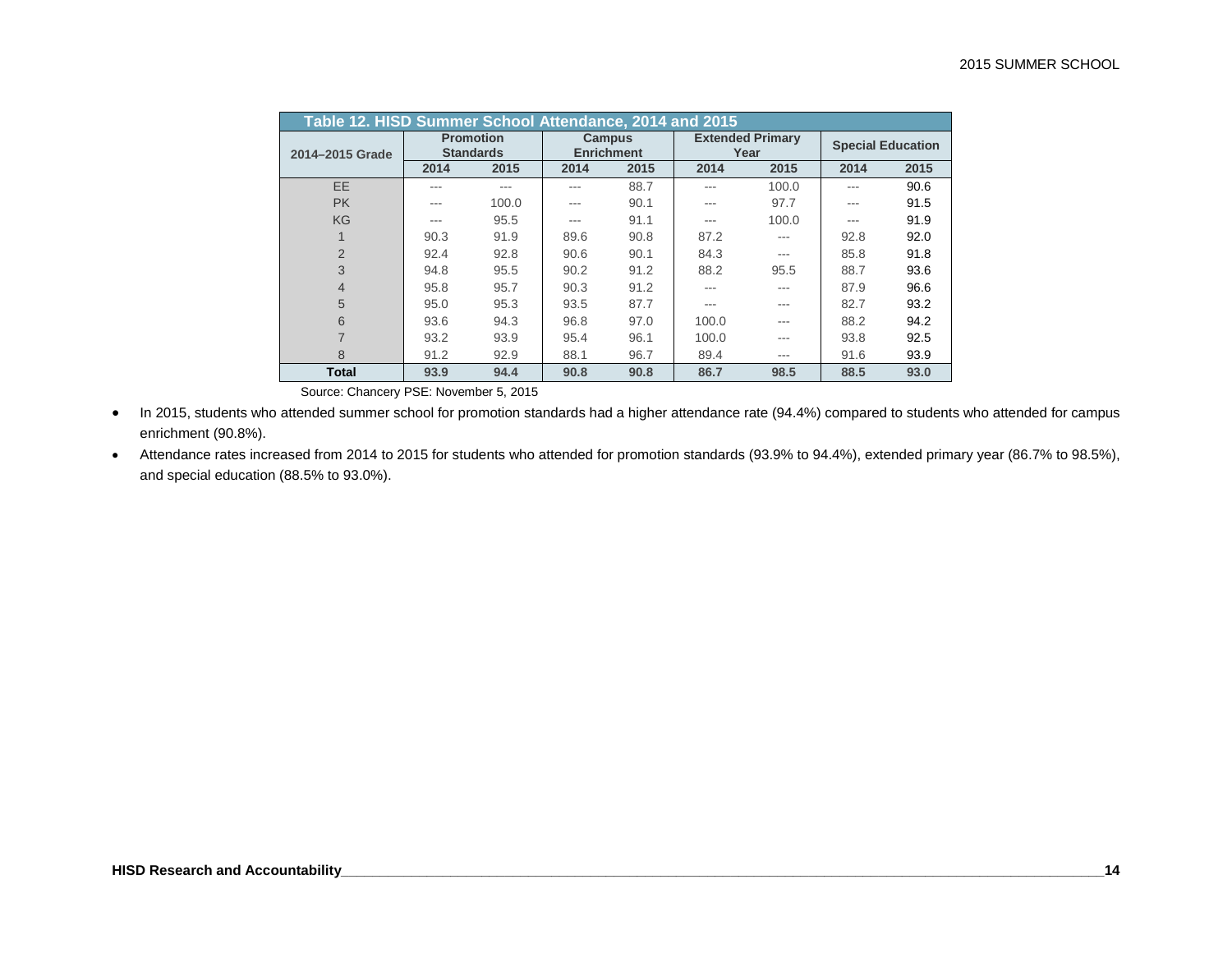|                |        | Table 13. Summer School Post-Test Results, 2015 |           |        |           |           |
|----------------|--------|-------------------------------------------------|-----------|--------|-----------|-----------|
| Grade          |        | <b>Mathematics</b>                              |           |        | Reading   |           |
|                | N      | Average %                                       | % Passing | N      | Average % | % Passing |
| <b>KG</b>      | 1.566  | 67.3                                            | 54.0      | 1,658  | 83.4      | 83.2      |
| 1              | 1.383  | 56.2                                            | 27.6      | 1.765  | 52.5      | 22.8      |
| 2              | 1.350  | 35.6                                            | 4.3       | 1.663  | 41.8      | 8.8       |
| 3              | 2.363  | 40.9                                            | 8.3       | 3.062  | 50.5      | 19.7      |
| $\overline{4}$ | 2,352  | 40.0                                            | 8.3       | 3.322  | 48.6      | 14.8      |
| 5              | 1.069  | 35.0                                            | 4.9       | 1.168  | 51.9      | 22.9      |
| 6              | 1.911  | 37.9                                            | 8.5       |        |           | ---       |
| $\overline{7}$ | 1.955  | 34.0                                            | 6.3       |        |           | ---       |
| 8              | 1.088  | 43.0                                            | 18.5      | ---    | ---       | ---       |
| Total          | 15.037 | 42.9                                            | 14.7      | 12.638 | 53.6      | 26.0      |

Source: EdPlan: January 7, 2016

Note: A passing score was 70 percent or higher.

- In 2015, students were not given a pretest at the beginning of summer school. 15,037 students in grades K–8 completed the mathematics posttest and 12,638 students in grades K–5 completed the reading posttest.
- Kindergarten students had the highest average score on both the mathematics test (67.3%) and reading test (83.4%), as well as the highest passing rates (54.0% mathematics, 83.2% reading).

|       | Table 14. Passing Rates for STAAR, Grades 5 and 8, Reading and Mathematics, Third<br><b>Administration 2014 and 2015</b> |                    |         |                    |         |                    |         |                    |  |  |  |
|-------|--------------------------------------------------------------------------------------------------------------------------|--------------------|---------|--------------------|---------|--------------------|---------|--------------------|--|--|--|
|       | 2015<br>2014                                                                                                             |                    |         |                    |         |                    |         |                    |  |  |  |
| Grade | % Met Standard<br><b>N</b> Tested<br>% Met Standard<br><b>N</b> Tested                                                   |                    |         |                    |         |                    |         |                    |  |  |  |
|       | Reading                                                                                                                  | <b>Mathematics</b> | Reading | <b>Mathematics</b> | Reading | <b>Mathematics</b> | Reading | <b>Mathematics</b> |  |  |  |
| 5     | 2,857                                                                                                                    | 2.120              | 23      | 25                 | 2.439   | $- - -$            | 19      | ---                |  |  |  |
| 8     | 17<br>1.760<br>17<br>1.808<br>.586<br>21<br>---<br>---                                                                   |                    |         |                    |         |                    |         |                    |  |  |  |

Source: STAAR 3–8: December 8, 2015; 2014 July District & School Read/Math Results of SSI 5&8 Grd STAAR: Third Admin

Note: Mathematics passing scores were not provided in 2015, and retests were not offered.

- The percentage passing in fifth grade on the third administration of the reading STAAR decreased four percentage points from 2014 to 2015.
- The passing rate in eighth grade on the third administration of the reading STAAR stayed consistent at 17 percent from 2014 to 2015.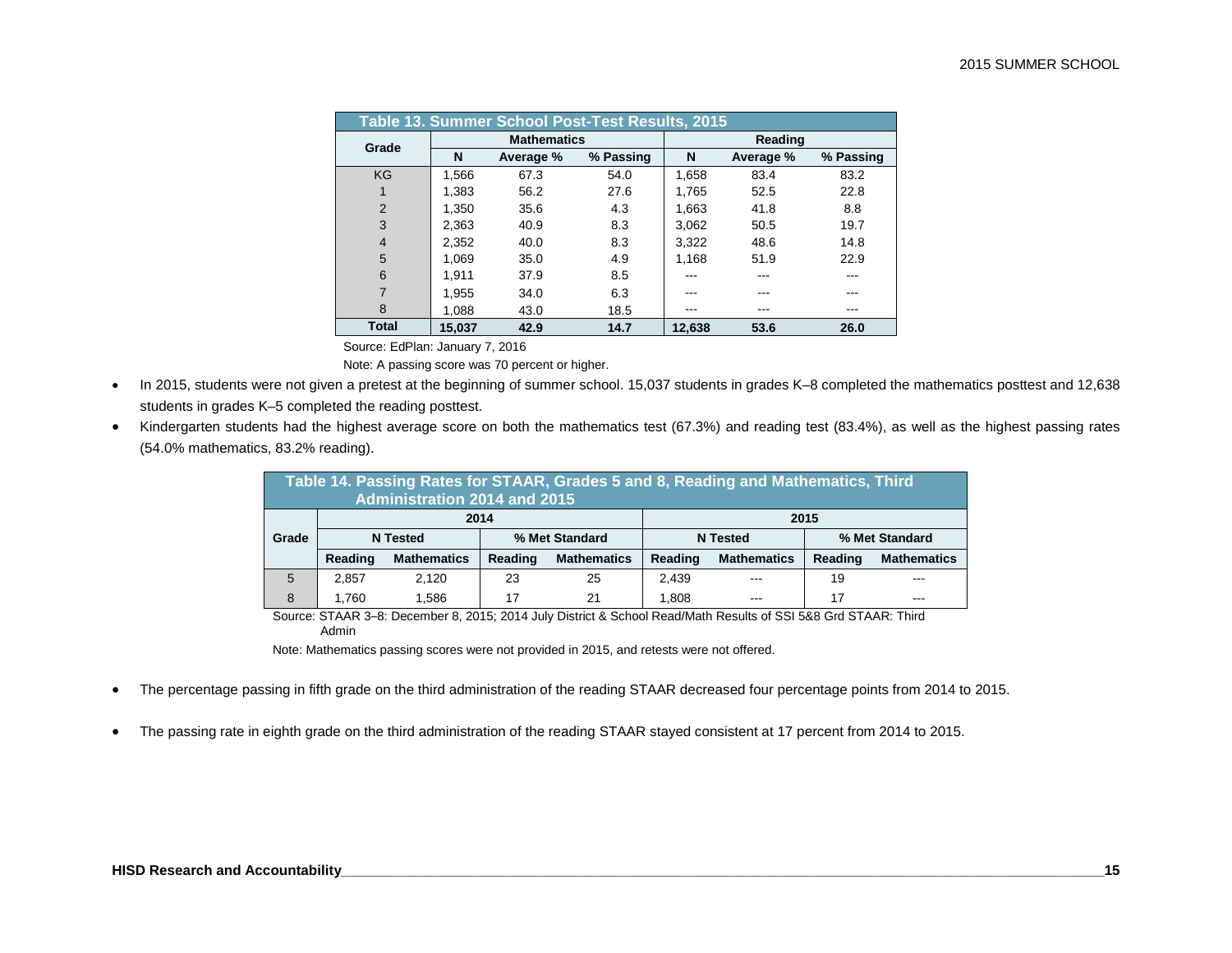| Table 15. STAAR EOC July Retest Results, 2014 and 2015 |                 |                |                 |                |  |  |  |  |  |  |
|--------------------------------------------------------|-----------------|----------------|-----------------|----------------|--|--|--|--|--|--|
| <b>Subject</b>                                         |                 | 2014           |                 | 2015           |  |  |  |  |  |  |
|                                                        | <b>N</b> Tested | % Met Standard | <b>N</b> Tested | % Met Standard |  |  |  |  |  |  |
| Algebra I                                              | 1,725           | 27             | 2,388           | 27             |  |  |  |  |  |  |
| <b>Biology</b>                                         | 869             | 36             | 1,326           | 34             |  |  |  |  |  |  |
| English I                                              | 4,168           | 32             | 4,140           | 21             |  |  |  |  |  |  |
| English II                                             | 3,007           | 27             | 3,082           | 25             |  |  |  |  |  |  |
| U.S. History                                           | 516             | 23             | 801             | 42             |  |  |  |  |  |  |

Source: 2014 July End-of-Course Performance of All Students Who Took the July Retest; CognosSTAAR End-of-Course: December 8, 2015

• On the July administration of the STAAR EOC exams, the passing rate on Algebra I remained constant at 27 percent from 2014 to 2015. The passing rate decreased by two points on the Biology exam, 11 points on the English I exam, and two points on the English II exam. The passing rate increased 19 percentage points on the U.S. History exam from 2014 to 2015.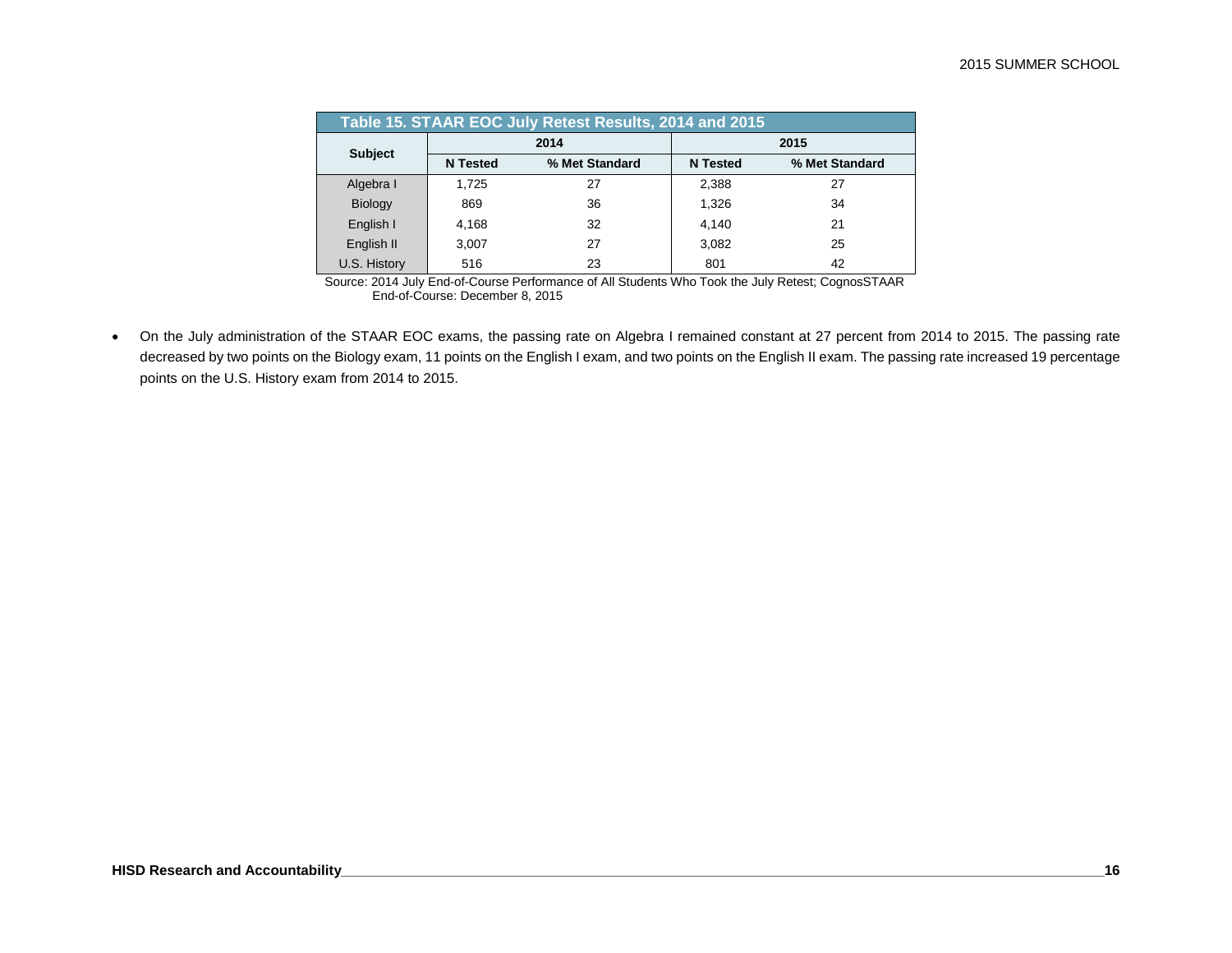|       | Table 16a. High School Summer School: Enrollment and Passing Percentage by Subject Area, Summer 2015 |         |       |        |             |                     |      |          |             |                 |      |            |         |                           |             |            |       |                          |      |               |      |                                |      |
|-------|------------------------------------------------------------------------------------------------------|---------|-------|--------|-------------|---------------------|------|----------|-------------|-----------------|------|------------|---------|---------------------------|-------------|------------|-------|--------------------------|------|---------------|------|--------------------------------|------|
| Grade | Summer<br><b>Students</b>                                                                            | Eng $I$ |       | Eng II |             | <b>Non-EOC ELAI</b> |      | Alg I    |             | Non-EOC<br>Math |      | <b>Bio</b> |         | Non-EOC<br><b>Science</b> |             | US History |       | Non-EOC<br><b>Social</b> |      | Other         |      | <b>Total</b><br><b>Courses</b> |      |
|       | N                                                                                                    |         | %     |        | $\%$        |                     | $\%$ | N        | $\%$        | N               | $\%$ | N          | %       | N                         | $\%$        | N          | $\%$  | N                        | $\%$ | N             | $\%$ |                                | $\%$ |
|       |                                                                                                      | Enroll  | Pass  | Enroll | <b>Pass</b> | l Enroll            | Pass | l Enroll | <b>Pass</b> | <b>Enroll</b>   | Pass | Enroll     | Pass    | l Enroll                  | <b>Pass</b> | Enroll     | Pass  | <b>Enroll</b>            | Pass | <b>Enroll</b> | Pass | Enroll                         | Pass |
| 9     | 3.986                                                                                                | .572    | 81.7  | 218    | 64.2        | 83                  | 94.0 | .702     | 77.0        | .316            | 85.6 | .674       | 76.6    | 311                       | 81.0        | 6          | 100.0 | 1.101                    | 85.3 | 2.068         | 89.8 | 10.051                         | 82.3 |
| 10    | 3.614                                                                                                | 117     | 80.3  | 739    | 83.6        | 240                 | 88.8 | 208      | 78.4        | 1.538           | 92.4 | 155        | 80.0    | 833                       | 85.6        | 77         | 85.7  | 955                      | 89.7 | .429          | 91.5 | 6.291                          | 88.6 |
| 11    | 3.074                                                                                                | 47      | 89.4  | 67     | 91.0        | 841                 | 92.9 | 55       | 90.9        | 1.174           | 92.3 | 63         | 95.2    | 702                       | 86.2        | 525        | 91.4  | 538                      | 92.0 | .249          | 93.6 | 5.261                          | 91.8 |
| 12    | 2.945                                                                                                |         | 100.0 | 12     | 100.0       | 355                 | 86.2 | 12       | 91.7        | 151             | 91.4 | $- - -$    | $- - -$ | 123                       | 90.2        | 19         | 100.0 | 72                       | 88.9 | 241           | 97.5 | 988                            | 91.0 |
| Total | 13,619                                                                                               | .739    | 81.9  | .036   | 80.2        | 1.519               | 90.7 | 1.977    | 77.6        | 4.179           | 90.2 | 1.892      | 77.5    | 1.969                     | 85.4        | 627        | 91.1  | 2.666                    | 88.1 | 4,987         | 91.6 | 22.591                         | 86.6 |

Source: Chancery: September 17, 2015

|              | <u>Table 16b. High School Summer School: Enrollment and Passing Percentage by Subject Area, Summer 2014</u> |                 |       |               |             |                |      |          |             |                 |      |            |      |                           |      |                   |      |                          |      |               |             |                         |      |      |
|--------------|-------------------------------------------------------------------------------------------------------------|-----------------|-------|---------------|-------------|----------------|------|----------|-------------|-----------------|------|------------|------|---------------------------|------|-------------------|------|--------------------------|------|---------------|-------------|-------------------------|------|------|
| Grade        | <b>Summer</b><br><b>Students</b>                                                                            | Eng $\mathsf I$ |       | Eng II        |             | I Non-EOC ELAI |      | Alg I    |             | Non-EOC<br>Math |      | <b>Bio</b> |      | Non-EOC<br><b>Science</b> |      | <b>US History</b> |      | Non-EOC<br><b>Social</b> |      | Other         |             | Total<br><b>Courses</b> |      |      |
|              | N                                                                                                           |                 |       | %             | N           | $\%$           | N    | $\%$     | N           | $\%$            |      | $\%$       | N    | $\frac{9}{6}$             | N    | $\%$              | N    | $\%$                     | N    | $\%$          | N           | $\%$                    | N    | $\%$ |
|              |                                                                                                             | <b>Enroll</b>   | Pass  | <b>Enroll</b> | <b>Pass</b> | Enroll         | Pass | l Enroll | <b>Pass</b> | l Enroll        | Pass | Enroll     | Pass | Enroll                    | Pass | Enroll            | Pass | Enroll                   | Pass | <b>Enroll</b> | <b>Pass</b> | Enroll                  | Pass |      |
| 9            | 3.859                                                                                                       | .218            | 83.3  | 211           | 81.9        | 288            | 97.  | 1.874    | 85.0        | 663             | 89.0 | .527       | 82.9 | 207                       | 83.4 | 14                | 85.7 | .158                     | 84.1 | .872          | 83.5        | 9.032                   | 84.6 |      |
| 10           | 2.894                                                                                                       | 164             | 89.7  | 803           | 90.0        | 254            | 83.7 | 203      | 81.2        | .546            | 91.4 | 221        | 84.5 | .255                      | 85.1 | 151               | 88.6 | 821                      | 93.0 | ,242          | 83.7        | 6,660                   | 87.9 |      |
|              | 2.065                                                                                                       | 46              | 82.2  | 180           | 93.3        | 574            | 88.9 | 93       | 94.3        | .122            | 91.4 | 91         | 90.0 | 766                       | 88.2 | 438               | 90.1 | 448                      | 96.0 | 806           | 86.8        | 4,564                   | 90.1 |      |
| 12           | 509                                                                                                         |                 | 100.0 | 10            | 88.9        | 439            | 74.1 |          | 90.0        | 266             | 73.9 | 55         | 67.0 | 184                       | 74.0 | 31                | 93.5 | 251                      | 61.7 | 413           | 69.4        | 1667                    | 71.5 |      |
| <b>Total</b> | 9,327                                                                                                       | .435            | 84.1  | .204          | 88.9        | .555           | 85.4 | 2.181    | 85.         | 3,597           | 90   | 1,894      | 83   | 2.412                     | 85.1 | 634               | 89.8 | 2.678                    | 86.8 | 4,333         | 83.1        | 21.923                  | 85.8 |      |

Source: Chancery: September 24, 2014

- The total number of high school students enrolled in HISD summer school increased from 9,327 (20.0%) in 2014 to 13,619 (27.8%) in 2015.
- In 2015, students were enrolled in an average of 1.7 courses per student, a decrease from the 2014 rate of 2.4 courses per student.
- Within the "other" category, the majority of courses primarily consisted of STAAR review courses and college skill-building courses.
- In 2015, summer school completion rates (passing score of 70 or above) were the highest for "other" (non-core) courses (91.6%), followed by U.S. History (91.1%), and Non-EOC English and Language Arts courses (90.7%). The lowest passing rates were for Biology classes (77.5%) and Algebra I (77.6%).
- The course passing rates ranged from 77.5 percent to 91.6 percent in summer 2015, which was a larger range compared to between 83.0 and 90.0 percent in 2014.